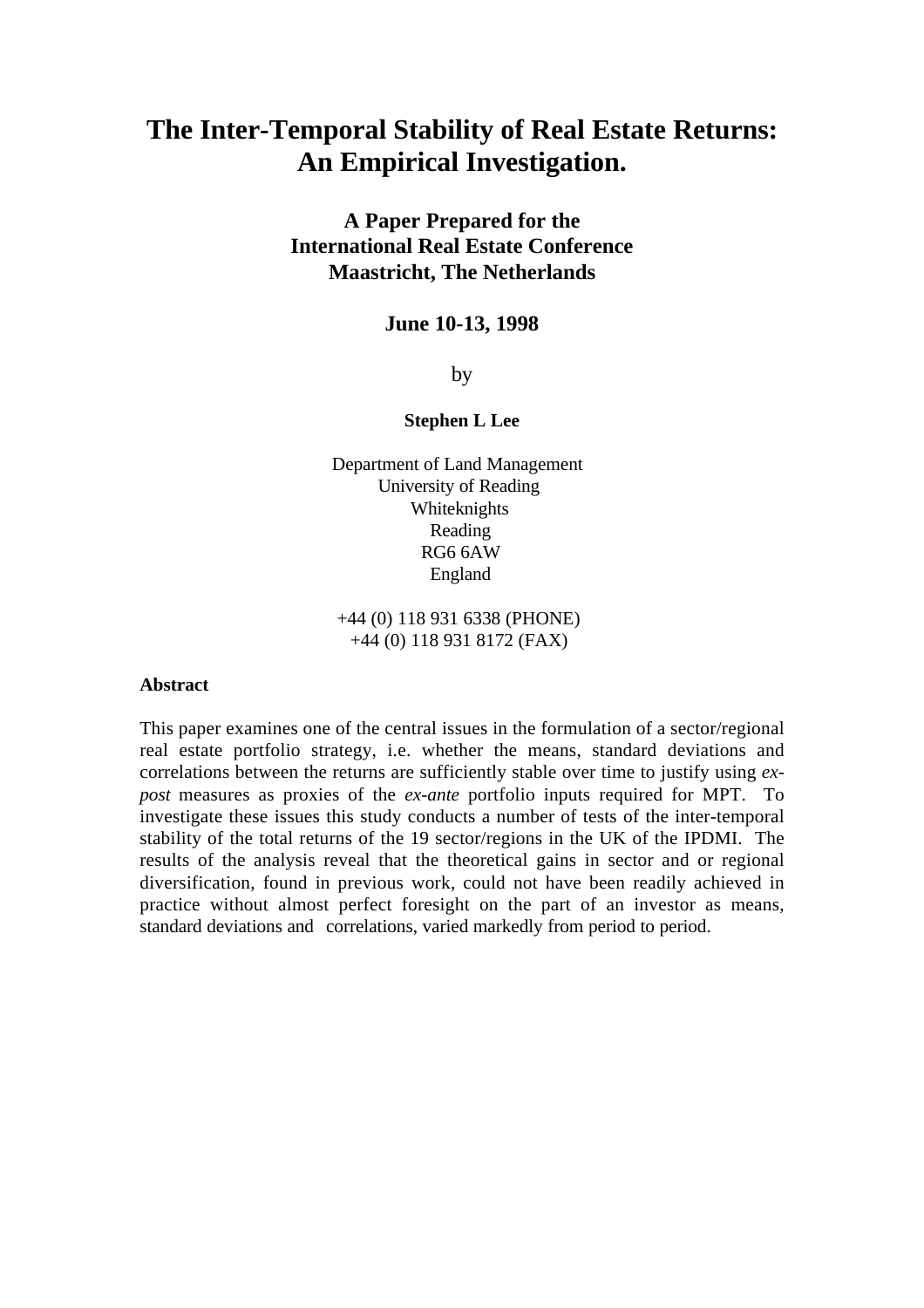# **The Inter-Temporal Stability of Real Estate Returns: An Empirical Investigation.**

# **Introduction**

A number of studies have examined the potential gains from diversifying across real estate sectors and/or regions using the techniques of modern portfolio theory (MPT), see for example Lee and Byrne (1998) for a extensive review. It is well known, however, that *ex-ante* optimal mean-variance efficient portfolio selection and management requires accurate or, at a minimum, unbiased forecasts of assets' expected returns, variances and covariances. Perhaps the simplest method to generate expectational values of the required inputs to the portfolio choice problem is to rely on their historic (*ex-post*) values. The use of *ex-post* variance/covariance structure as a proxy for the *ex-ante* structure can be justified only if the structure is stable over time. Stationarity implies that a time series' first and second moments are well defined and there is no problem in computing unconditional means, variances and covariances based on observations over some sample period. In essence, an assumption of inter-temporal stationarity of real estate returns has been typically made for the sake of convenience and exposition of the benefits of sector and regional diversification. If mean returns, variances, and covariances, however, are not inter-temporally stationary, portfolio selection based on historical parameters would produce sub-optimal results.

However, while the issue of inter-temporal stability of equity market comovements has been examined extensively in the literature (see Cheung and Ho, 1991) little research as been undertaken into real estate returns data. With only a two studies alluding to the problem in sector and or regional returns using the NCREIF quarterly returns for the US (Meyer and Webb, 1991 Mueller and Laposa, 1995). While only one study has compared the similarity of *ex-post* and *ex-ante* efficient frontiers (Pagliari, Webb and Del Casino, 1995), again based on NCREIF data, without any formal tests of the equality of mean returns and variance covariance matrices. One study employed formal tests of stability (Eichholtz, 1996) this on securitised property in various countries of the world, but no study has used real estate data from the UK.

The purpose of this study is to fill this gap. It conducts a number of tests of stationarity on the mean, covariance and the correlation matrices of returns for 19 sector/regions in the UK for the period January 1987 to December 1996. The advantage of using a battery of tests for investigating the inter-temporal stability of the inputs to the portfolio decision has the virtue that the disadvantages associated with the application of a single technique are often compensated for in another test.

The paper is organised as follows: the following section reviews the previous research into the inter-temporal stability of real estate returns. Section 2 then describes the data. Section 3 outlines a number of tests for stability and presents the empirical results; and Section 4 concludes the study.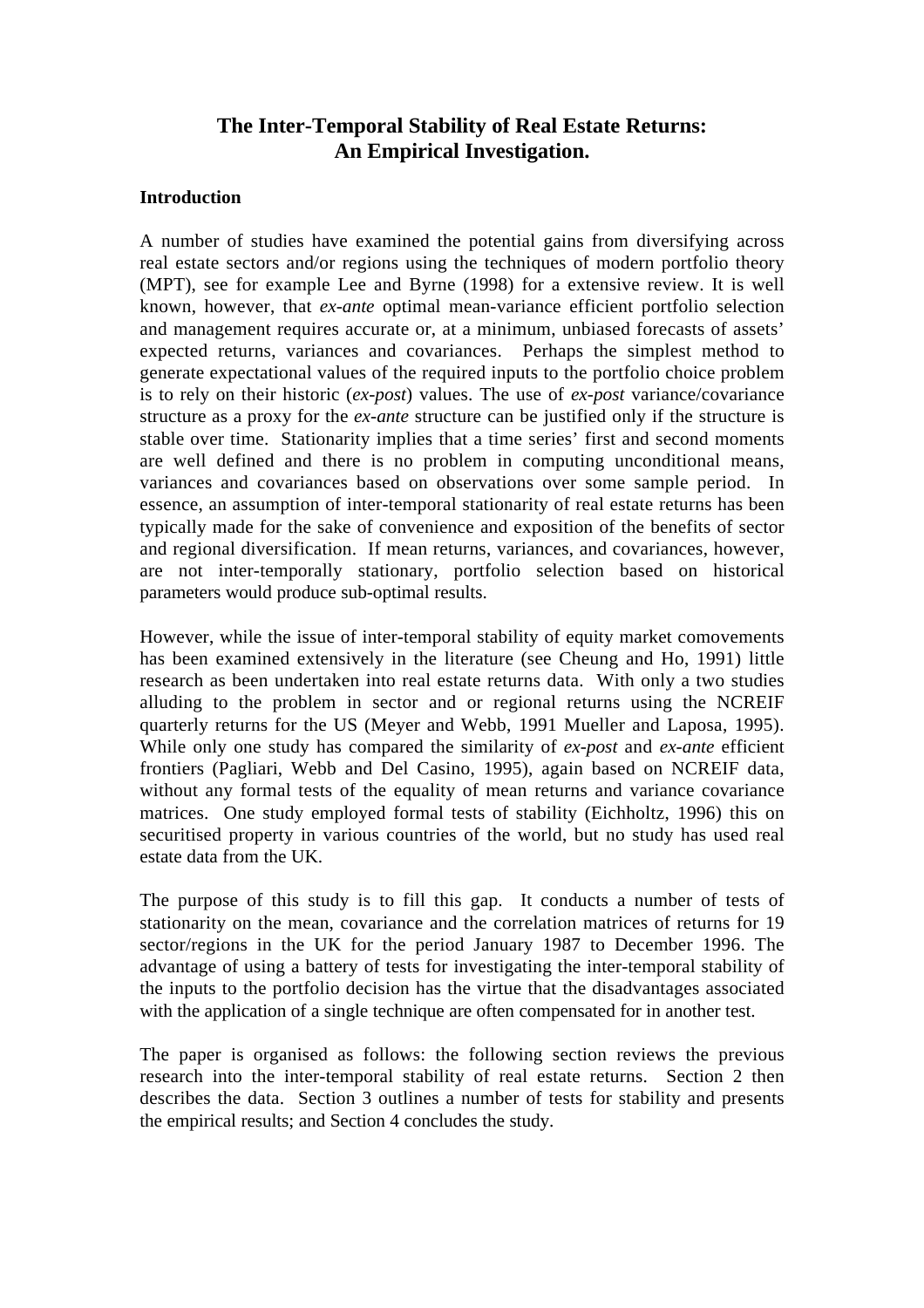## **Previous Studies**

The use of the *ex-post* values for the means and variance-covariance/correlation matrices between the returns as a proxy for an *ex-ante* estimate of the inputs into MPT models has attracted extensive academic interest in the equity market and raised questions about the inter-temporal stability and predictability of these matrices. Some studies have concentrated on the correlation matrix, others on the covariance matrix, while a few have included an examination of mean return vector as well. While the methodologies encountered in the literature are wide-ranging and include: (i) the normal distribution test for equality between individual correlation coefficients, (ii) principal components analysis, (iii) the Box M test; (iv) cluster analysis; (v) the Jennich Chi-squared test and (vi) the correlation between similar matrices (e.g. variance-covariance and correlation matrices) for two different periods. In comparison only one study has formally tested for intertemporal stability in real estate data and this in international property securities, Eichholtz (1996).

A few studies have tested the problem indirectly. Meyer and Webb (1991) for example, analysed a ten-year period from 1978 to 1988 using NCREIF returns for Office, Retail, R&D office, and Warehouses. Their portfolio optimisation found different mixes for different time periods. Warehouse and R&D/office was the strongest in the 1978 to 1983 sub-period, while during the 1983 to 1988 period Warehouse and Retail had the best risk/return. They concluded that returns move differently during different time periods and thus a single portfolio allocation strategy may not be optimal during different sub-periods. This conclusion was endorsed by Mueller and Laposa (1995) and Pagliari, Webb and Del Casino (1995).

Mueller and Laposa (1995) while not directly attempting to investigate the intertemporal nature of real estate returns allude to the problem in a study of the allocation institutional investors should make to the different property-types; Retail, Office, Apartments and Warehousing, using quarterly data in the US. In particular Mueller and Laposa argue that property-type returns have gone through cycles in the past and estimating future returns depends on the cyclic movement within each property-type. In order to identify which property-type to invest in the future investors need to be aware of how each property-type as performed in different phases of the cycle. The authors therefore divided the NCREIF returns data from 1978:1 to 1994:3 into different periods based on three cyclic indicators: total returns, capital appreciation and GDP growth. They then constructed efficient frontiers in each of the sub-periods and found different allocations both in terms of assets chosen and portfolio weights during the different periods. Mueller and Laposa concluded that property-type returns do indeed go through different cycles (based on supply and demand). In developing a future allocation investors therefore need to be aware of the current and future phases of the cycle in order to determine future portfolio compositions. In addition the authors noted that while it is easy to determine the best returns *ex-post* determining the correct mix in the future is more difficult.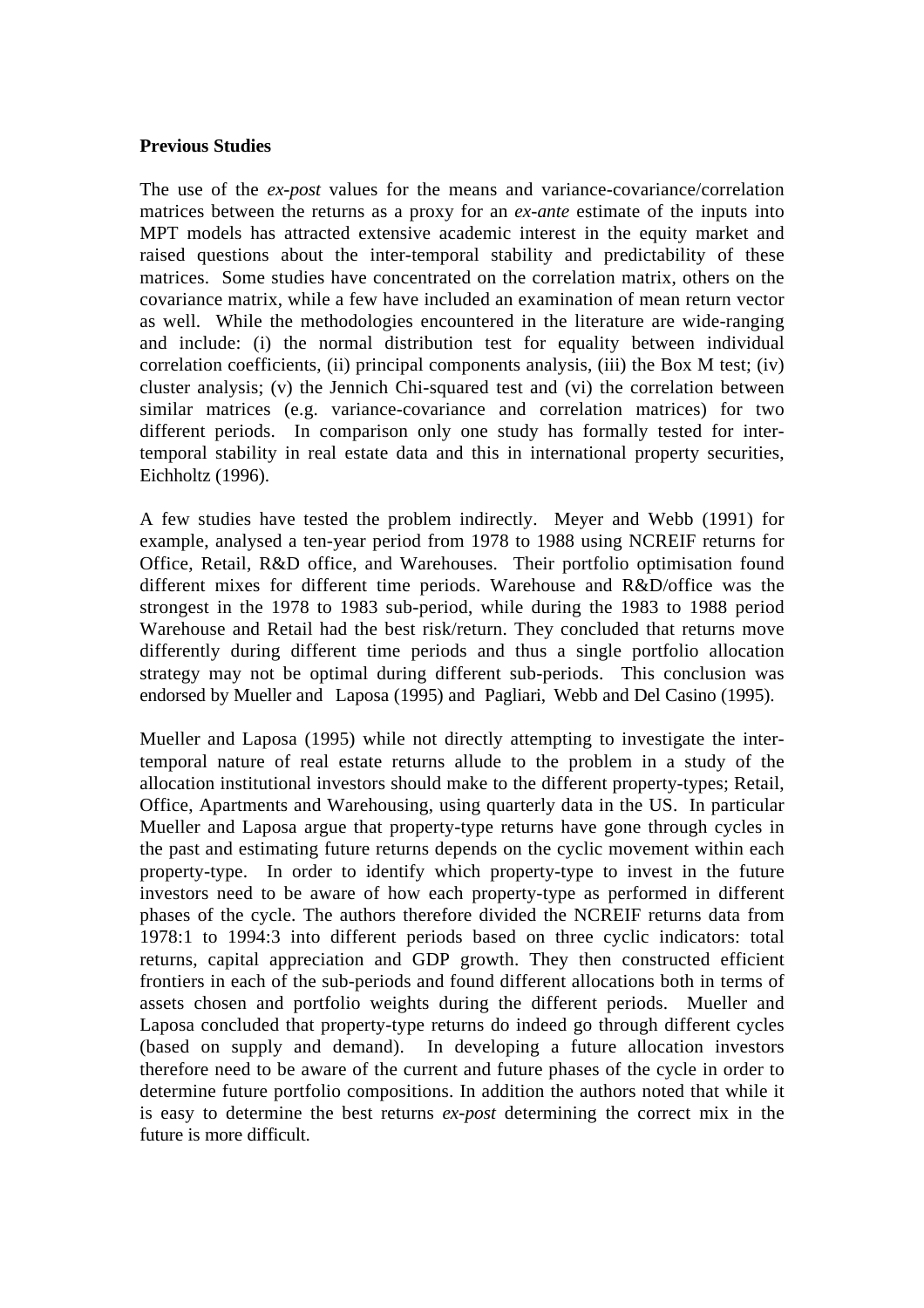In contrast Pagliari, Webb and Del Casino (1995) set out to investigate whether the strict application of MPT offered superior returns to naive or average-mix (market weight) strategies for institutional investors. Using NCREIF sector and regional real estate data over the period 1978:1 to 1992:4, the authors showed that the use of MPT can lead to mixed results. That is, MPT portfolios constructed from *ex-post* data and extrapolated into future periods, may or may not outperform naive and average-mix strategies. Further, in none of the sub-periods examined in this study did the *ex-ante* MPT-based portfolio strategies generate portfolios that were on the *ex-post* mean-variance efficient frontier! The authors concluded that the effective application of an MPT-based portfolio strategy depends heavily on the accuracy of the inputs (mean returns, standard deviations and correlation coefficients for each of the property-types) to the portfolio optimisation process and that the use of historical inputs as a proxy for future values may lead to sub-optimal results.

The Mueller and Laposa and Pagliari, Webb and Del Casino studies therefore both indicate that real estate data is unstable and that portfolio allocations will change markedly from period to period. This is easily seen by the changes in allocations found by Mueller and Laposa and Pagliari, Webb and Del Casino for the minimum risk and maximum returns portfolios as shown in Table 1.

|                 |    |          | Min Risk Allocation % |    |    | Max Return Allocation % |          |     |     |   |
|-----------------|----|----------|-----------------------|----|----|-------------------------|----------|-----|-----|---|
| <b>Panel A</b>  |    |          |                       |    |    |                         |          |     |     |   |
| Period          | A  | $\Omega$ | R&D                   | R  | W  | A                       | $\Omega$ | R&D | R   | W |
| 1978:1 - 1984:4 |    |          | 8                     | 47 | 43 |                         | 100      |     |     |   |
| 1985:1 - 1990:2 | 46 | 24       |                       | 29 |    |                         |          |     | 100 |   |
| 1990:3 - 1992:3 |    |          |                       | 75 | 25 | 100                     |          |     |     |   |
| <b>Panel B</b>  |    |          |                       |    |    |                         |          |     |     |   |
| Period          |    |          |                       |    |    |                         |          |     |     |   |
| 1978:1 - 1982:4 |    |          | 28                    | 72 |    |                         | 100      |     |     |   |
| 1983:1 - 1987:4 |    | 5        |                       |    | 95 |                         |          |     | 100 |   |
| 1988:1 - 1992:4 | 86 |          |                       |    | 15 |                         |          |     | 100 |   |

**Table 1: Portfolio Allocation in the Max Return and Minimum Risk Portfolios for Different Periods: US Data.**

*Note:*  $A =$  *Apartment:*  $O =$  *Office;*  $R \& D = R \& D$  *Office;*  $R =$  *Retail;*  $W =$  *Warehouse. Source: Panel A Mueller and Laposa Exhibit 6 and Panel B Pagliari, Webb and Del Casino Exhibits 4, 7, and 10.*

As can be seen in Table 1 the allocation of assets in both the minimum risk and the maximum return portfolio show dramatic shifts between each sub-period. For example, in Panel A of Table 1 in each sub-period the maximum return portfolio is different in each period. The allocation moved from Offices through Retail and to Apartments as the economic and real estate cycles change. Furthermore, even though the data in each study covers much of the same period there are noticeable differences between the results from both studies especially in the minimum risk portfolios. In Panel A of Table 1, for example, the allocation in the Mueller and Laposa study is almost equally split between Retail and Warehouses, while Panel B based on the results from Pagliari, Webb and Del Casino shows an allocation of almost three quarters to Retail and the rest in R&D Offices. Yet the difference in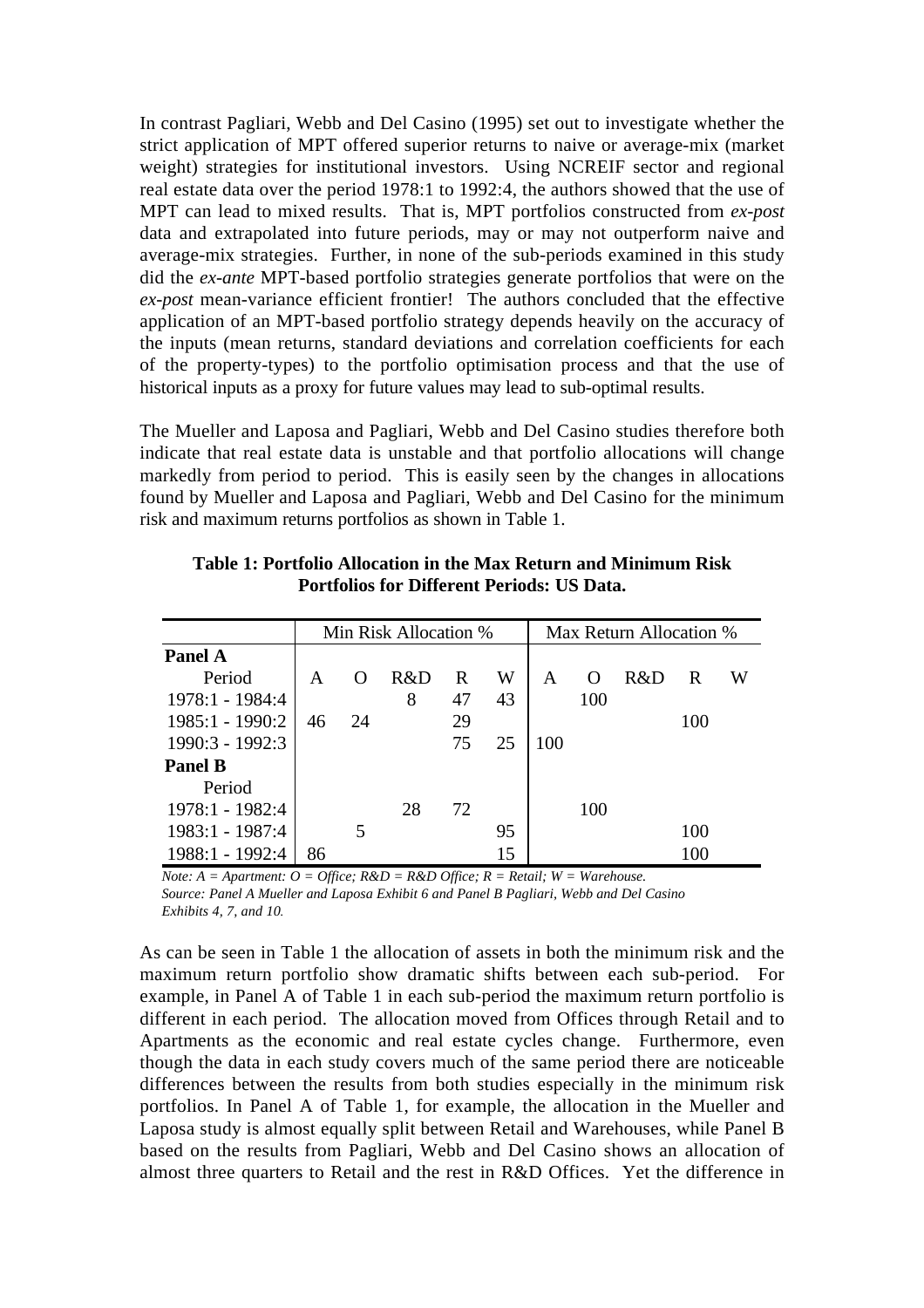time period covered in both studies in the first sub-period is only two years. This indicates that even for real estate rapid shifts in portfolio compositions can take place in a very short period of time.

Even without any formal tests the US real estate data show all the characteristics of inter-temporal instability. Whether this is due to instability in the means, variances or covariances, was not formally tested in either study. However, Pagliari, Webb and Del Casino observed that the *ex-ante* minimum variance portfolios were fairly consistent in their risk suggesting some stability in the covariance matrix of returns. Unfortunately, the same consistency is not observed with regard to the returns.

The only study to formally test for the equality of variance-covariance matrices and correlation matrices using real estate data is that of Eichholtz (1996). Using monthly property company indices from Datastream for nine countries: Belgium, France, Italy, the UK, Australia, Japan, Singapore, Canada and the US, over the period February 1973 through May 1993, except for Canada. Eichholtz tested for inter-temporal stability in the covariance, correlation and variance matrices using Jennrich's (1970) Chi-squared test. Dividing the data into four equal sub-periods of sixty-one months, the author found that the null hypothesis of stability could not be rejected for the correlation matrix at the conventional statistical levels, except when comparing the first and second periods with the third. In comparison, the covariance matrices were unstable regardless of time period considered. Furthermore, adjacent periods were no less significant than non-adjacent periods suggesting that correlation and covariance matrices do not change gradually over time but are subject to abrupt shifts in return patterns. Eichholtz arguing that this implies that the variance of returns will therefore be less stable than correlations between countries, as correlation coefficients measure the degree of integration between markets and that integration will not change suddenly. Eichholtz therefore next tested the variances of returns for instability. He found that all countries indeed show instability in the variances of returns between most sub-periods. This suggests structural changes in covariance structures are occurring rather than a uniform change in the level of covariance. Eichholtz concluded that the instability in covariance structures limits the use of standard portfolio models in determining the allocation in international security investments.

In summary only one study as formally tested for the equality in real estate returns and that using data on securitised markets across the world. In comparison the few studies using direct property data have all alluded to the problem indirectly, without any formal tests of equality. All studies noticing that property returns fluctuate over the economic or real estate cycles and all concluding that that the use of historic (*ex-post*) data gives sub-optimal results when used *ex-ante*. No study, however, as tested the equality of means, covariance or correlation matrices on direct real estate data, and none in the UK. The following sections therefore set out to correct this omission.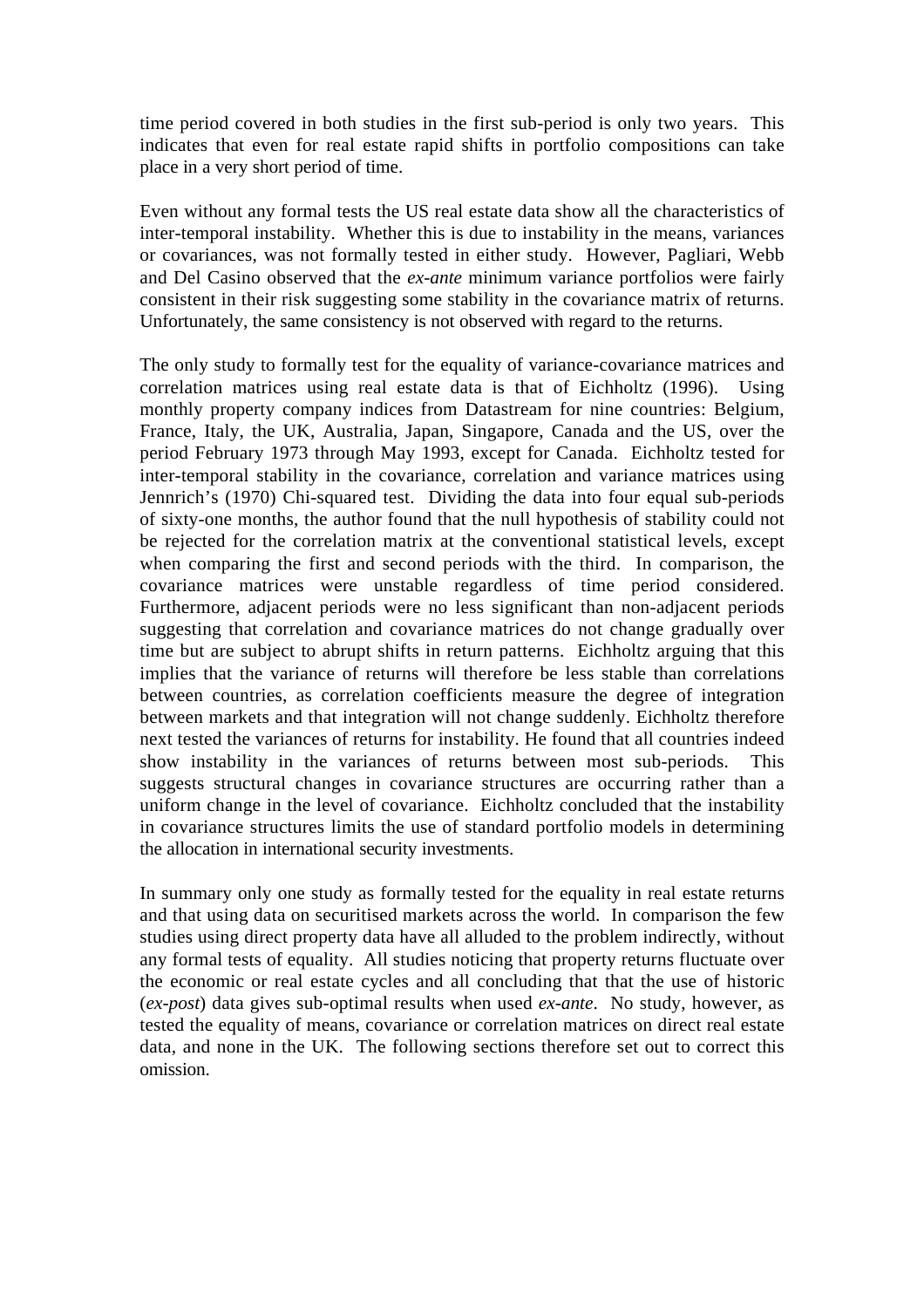## **Data**

Monthly returns for 19 sectors/regions were collected from the Investment Property Databank Monthly Index (IPDMI). The data is based on the performance of 2481 properties from the records of over 50 property funds valued at £4962.5m at the end of 1996 (IPD, 1997). The 19 sector/regional indices are: Greater London Retail (GLRET), Inner South East Retail (ISERET), Outer South East Retail (OSERET), South East Retail (SERET), Midlands and West Retail (MWRET), North England and Scottish Retail (NESRET), Central London Offices (CLOFF), Outer London Offices (OLOFF), Inner South East Offices (ISEOFF), Outer South East Offices (OSEOFF), South East Offices (SEOFF), Midlands and West Offices (MWOFF), North England and Scottish Offices (NESOFF), London Industrial (LIND), Inner South East Industrial (ISEIND), Outer South East Industrial (OSEIND), South East Industrial (SEIND), Midlands and West Industrial (MWIND), and North England and Scottish Industrial (NESIND). The data period covers January 1987 to December 1996, a total number of 120 monthly returns.

The data was also broken down into four equal sub-periods, of 30 months each. The first period from January 1978 through to June 1989. The second period running from July 1989 through to December 1991. The third period from January 1992 to June 1994. While the last period is based on data from July 1994 until December 1996. The first period covering the Bull market in the UK real estate market. The second the market collapse. The third period characterised by the market recovery. While the fourth and final sub-period covers the recent past which has been one of steady progress. The four sub-periods therefore provide data on the most recent Bull and Bear markets and covers the whole gamut of investor experience in the UK real estate market. The descriptive statistics for which are shown in Table 1.

#### *Descriptive Statistics*

A number of points emerge from an inspection of the descriptive statistics in Table 1. First, the average returns vary noticeably across the sectors and regions. In individual terms the best returns were achieved by Industrial properties in the North England and Scotland (NESIND), the Midlands (MWIND) and the South East (SEIND) with a mean monthly return of 1.40, 1.29 and 1.17 per cent per month respectively. That is Industrial properties out of London offered the best performance. The performance of Central London Offices (CLOFF) performed the worst, earning has it did an average return of only 0.53 per cent per month, closely followed by Inner South East Offices (ISEOFF) and Inner South East Retail (ISERET), which both achieved returns of only 0.62 and 0.63 per cent per month, respectively. The best returns achieved outside London and the South East especially in the peripheral regions of the UK. Such returns, however, were not necessarily at the expense of higher risk levels.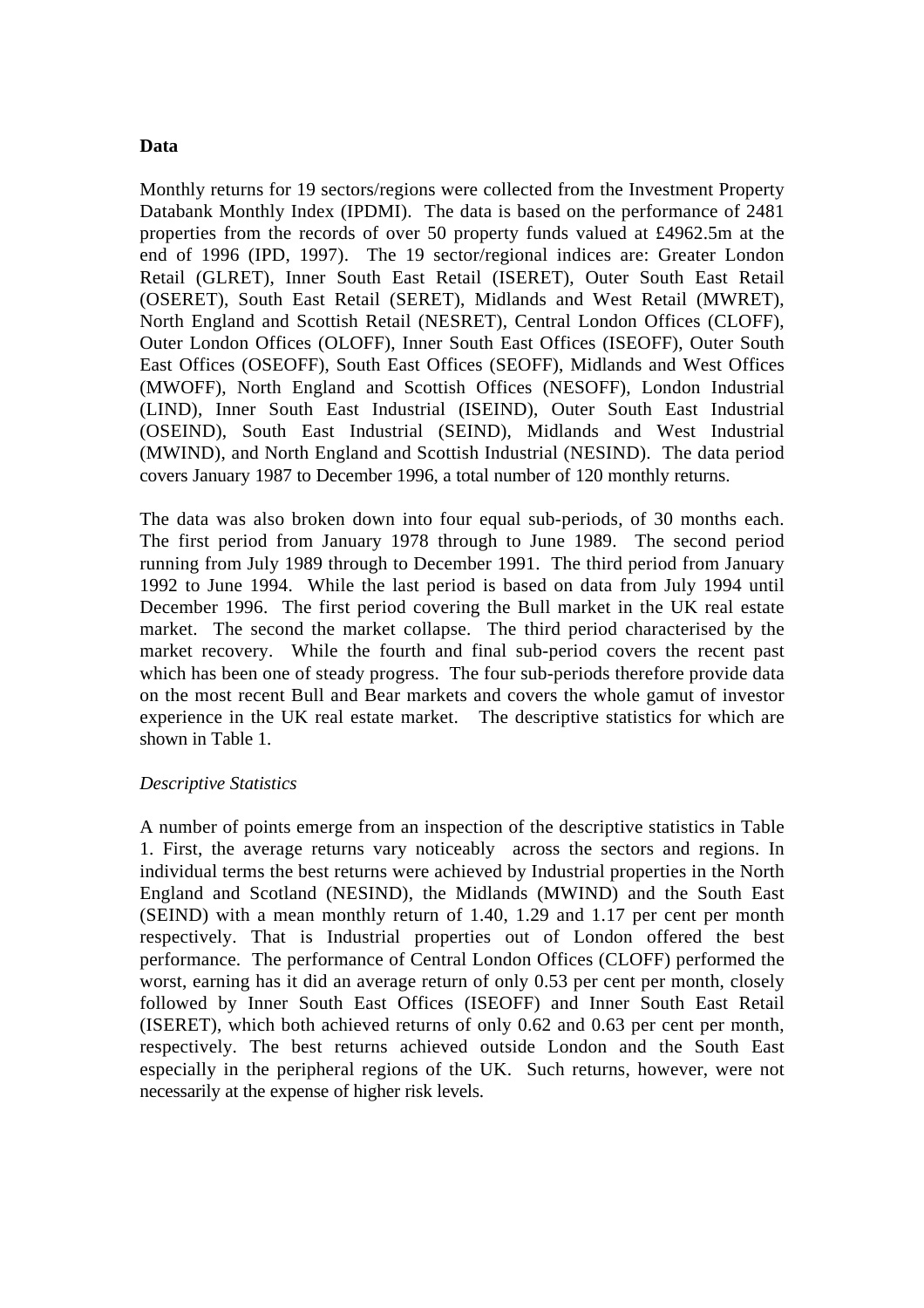|               |      | Overall   |             |          |         | Average Return |      |      |                                                                         | <b>Standard Deviation</b> |      |      |         | <b>RPUR</b> |                            |
|---------------|------|-----------|-------------|----------|---------|----------------|------|------|-------------------------------------------------------------------------|---------------------------|------|------|---------|-------------|----------------------------|
|               | Mean | <b>SD</b> | <b>RPUR</b> | Period 1 |         |                |      |      | Period 2 Period 3 Period 4 Period 1 Period 2 Period 3 Period 4 Period 1 |                           |      |      |         |             | Period 2 Period 3 Period 4 |
| <b>GLRET</b>  | 0.76 | 1.05      | 0.72        | 1.69     | $-0.21$ | 0.91           | 0.64 | 1.04 | 0.64                                                                    | 0.97                      | 0.37 | 1.62 | $-0.33$ | 0.93        | 1.71                       |
| <b>ISERET</b> | 0.63 | 1.03      | 0.61        | 1.35     | $-0.21$ | 0.99           | 0.39 | 0.84 | 0.79                                                                    | 1.09                      | 0.53 | 1.60 | $-0.27$ | 0.91        | 0.74                       |
| <b>OSERET</b> | 0.71 | 0.90      | 0.79        | 1.41     | 0.09    | 0.98           | 0.36 | 0.72 | 0.64                                                                    | 1.03                      | 0.32 | 1.96 | 0.14    | 0.95        | 1.12                       |
| <b>SERET</b>  | 0.71 | 0.94      | 0.75        | 1.33     | $-0.01$ | 1.09           | 0.42 | 0.82 | 0.71                                                                    | 1.05                      | 0.38 | 1.62 | $-0.02$ | 1.04        | 1.13                       |
| <b>MWRET</b>  | 0.79 | 0.86      | 0.92        | 1.47     | 0.04    | 1.12           | 0.55 | 0.49 | 0.66                                                                    | 1.00                      | 0.29 | 2.99 | 0.06    | 1.12        | 1.88                       |
| <b>NESRET</b> | 0.81 | 0.90      | 0.90        | 1.22     | 0.00    | 1.35           | 0.65 | 0.58 | 0.69                                                                    | 1.05                      | 0.36 | 2.10 | 0.00    | 1.29        | 1.81                       |
| <b>CLOFF</b>  | 0.53 | 1.61      | 0.33        | 2.27     | $-1.04$ | 0.29           | 0.61 | 1.17 | 1.18                                                                    | 1.40                      | 0.24 | 1.94 | $-0.88$ | 0.20        | 2.59                       |
| <b>OLOFF</b>  | 0.70 | 1.29      | 0.54        | 1.71     | $-0.05$ | 0.59           | 0.53 | 1.42 | 0.91                                                                    | 1.29                      | 0.70 | 1.21 | $-0.05$ | 0.46        | 0.75                       |
| <b>ISEOFF</b> | 0.62 | 1.28      | 0.49        | 1.71     | $-0.34$ | 0.66           | 0.45 | 1.14 | 1.03                                                                    | 1.36                      | 0.45 | 1.50 | $-0.33$ | 0.49        | 1.01                       |
| <b>OSEOFF</b> | 0.73 | 1.27      | 0.57        | 1.81     | 0.29    | 0.71           | 0.09 | 1.28 | 1.14                                                                    | 1.24                      | 0.47 | 1.41 | 0.26    | 0.57        | 0.19                       |
| <b>SEOFF</b>  | 0.85 | 1.50      | 0.57        | 2.09     | 0.23    | 0.71           | 0.37 | 1.66 | 1.54                                                                    | 1.27                      | 0.43 | 1.26 | 0.15    | 0.55        | 0.87                       |
| <b>MWOFF</b>  | 1.00 | 1.23      | 0.81        | 1.86     | 0.67    | 0.91           | 0.55 | 1.62 | 1.10                                                                    | 1.06                      | 0.34 | 1.15 | 0.61    | 0.86        | 1.64                       |
| <b>NESOFF</b> | 1.03 | 1.38      | 0.74        | 2.35     | 0.59    | 0.79           | 0.36 | 1.35 | 1.40                                                                    | 1.15                      | 0.39 | 1.75 | 0.43    | 0.69        | 0.93                       |
| <b>LIND</b>   | 0.99 | 1.28      | 0.77        | 2.22     | 0.36    | 0.87           | 0.53 | 1.39 | 1.11                                                                    | 1.09                      | 0.37 | 1.59 | 0.32    | 0.80        | 1.43                       |
| <b>ISEIND</b> | 0.86 | 1.25      | 0.69        | 2.19     | 0.20    | 0.75           | 0.29 | 0.90 | 1.05                                                                    | 1.27                      | 0.43 | 2.45 | 0.19    | 0.59        | 0.68                       |
| <b>OSEIND</b> | 1.06 | 1.25      | 0.85        | 2.53     | 0.50    | 0.59           | 0.62 | 1.12 | 0.99                                                                    | 0.94                      | 0.45 | 2.27 | 0.50    | 0.62        | 1.37                       |
| <b>SEIND</b>  | 1.17 | 1.37      | 0.86        | 2.60     | 0.54    | 1.12           | 0.44 | 1.29 | 1.06                                                                    | 1.25                      | 0.43 | 2.02 | 0.51    | 0.89        | 1.03                       |
| <b>MWIND</b>  | 1.29 | 1.40      | 0.92        | 2.55     | 0.72    | 1.39           | 0.51 | 1.49 | 1.14                                                                    | 1.29                      | 0.44 | 1.71 | 0.63    | 1.07        | 1.16                       |
| <b>NESIND</b> | 1.40 | 1.29      | 1.08        | 2.62     | 0.80    | 1.59           | 0.59 | 1.37 | 1.05                                                                    | 1.03                      | 0.35 | 1.91 | 0.76    | 1.55        | 1.65                       |

## **Table: 2 Descriptive Statistics**

Note: Greater London Retail (GLRET), Inner South East Retail (ISERET), Outer South East Retail (OSERET), South East Retail (SERET), Midlands and West Retail (MWRET), North England and Scottish Retail (NESRET), Central London Offices (CLOFF), Outer London Offices (OLOFF), Inner South East Offices (ISEOFF), Outer South East Offices (OSEOFF), South East Offices (SEOFF), Midlands and West Offices (MWOFF), North England and Scottish Offices (NESOFF), London Industrial (LIND), Inner South East Industrial (ISEIND), Outer South East Industrial (OSEIND), South East Industrial (SEIND), Midlands and West Industrial (MWIND), North England and Scottish Industrial (NESIND).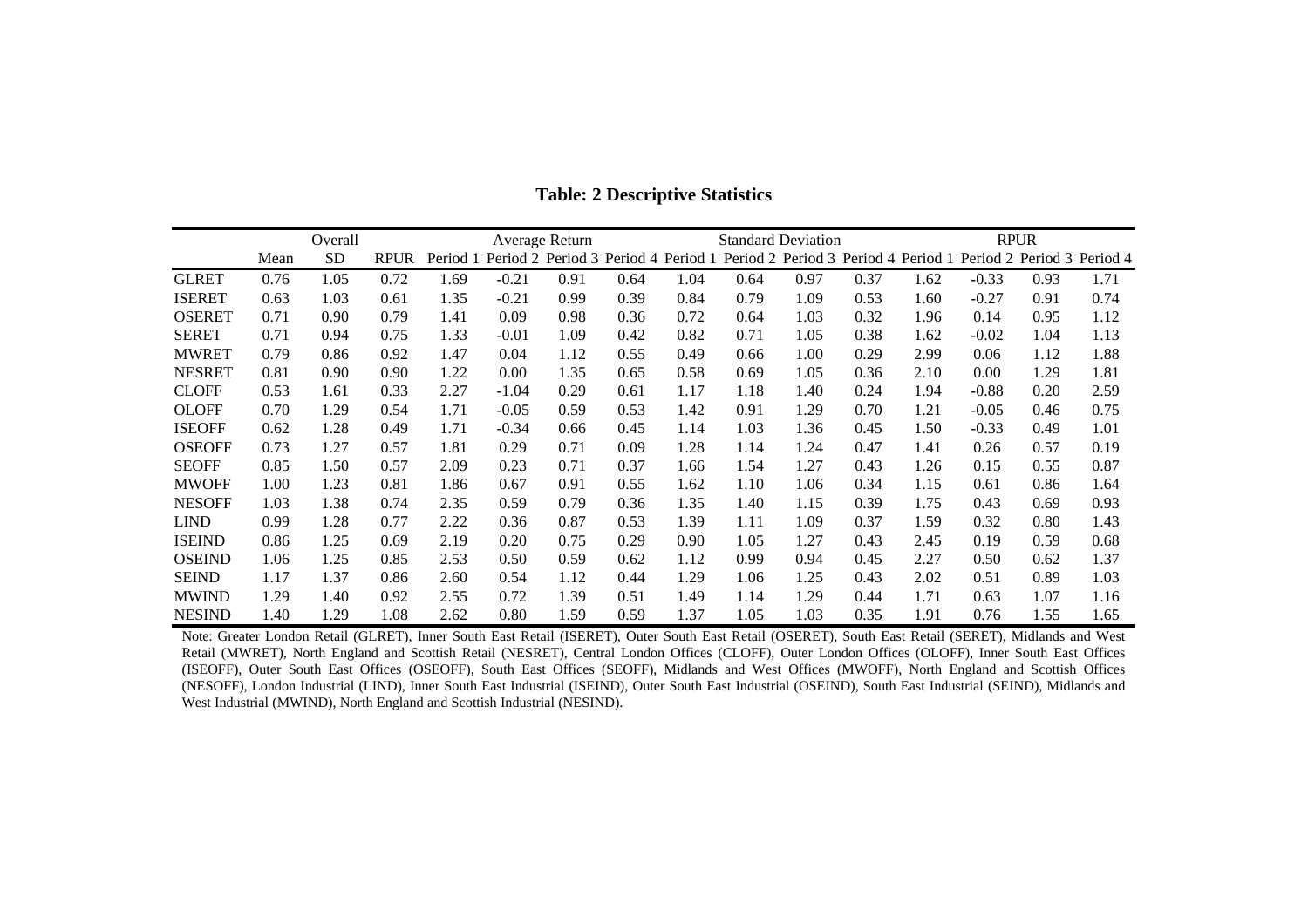Although portfolio theory associates higher risk with higher return, the worst risk (standard deviation) was in the Central Office market in London (CLOFF) which had the worst average monthly returns. All the Retail property and almost all the Industrial property showed lower risk levels than Offices. As a result when the mean return is divided by the standard deviation, the return per unit risk (RPUR) shows the dramatic under-performance of Offices and highlight the superior performance of Industrial even more. The worst RPUR sector/region being Central London Office market (CLOFF) with a figure of 0.33, substantially less than the next worst Inner South East Offices (ISEOFF) at 0.49, which was closely followed by Outer London Offices (OLOFF) at 0.54. The best performing sector/region was, not unsurprisingly, North England and Scottish Industrial (NESIND) with a RPUR of 1.08, closely followed the Midlands Industrials and Retail (MWIND, MWRET) with RPUR figures of 0.92 each. The general impression from Table 2 is that property other than Offices achieved good risk adjusted performance, especially outside London and the South East.

There is also a noticeable difference in the risk and return characteristics in the various sub-periods. The first period shows very good positive returns of almost 2% per month, in all markets, with an average risk of only just over 1%. The risk adjusted returns (RPUR) levels were therefore very favourable especially in Central London Offices and Industrial properties across the whole of the UK. The second period in contrast shows a low average return of less than 0.2% per month, with the South East and London showing negative returns for both Retail and Office properties, with only Industrial offering positive returns in all regions. That is the so called property market crash in the UK was an Office sector phenomenon concentrated principally in Central London with a knock on effect into the Retail sector in the South of England. These low or negative returns when coupled with an average risk (standard deviation) of 1% per month leading to very poor RPUR results. The period of recovery, shows once again positive returns in all sector/regions, but with an average return of just under 1% per month, half that of the boom period, along with a higher risk of over 1.1% and hence a poor risk adjusted performance level. The most recent period characterised by low but steady returns of just under 0.5% per month and an average risk level of 0.41% per month. Leading to good RPUR figures during this sub-period in all sectors/regions, except for Retail and Industrials in the Inner South East Retail (ISERET, ISEIND), and North England and Scottish Offices (NESOFF). All three show RPUR values less than one due to poor average returns, rather than high risk levels, in comparison with the other sectors/regions.

However, although individual risk and return characteristics are important. The attractiveness, or otherwise, of an asset class as a diversifier in a portfolio is influenced more by its correlation with the other asset classes, than its individual features. It is through the less than perfect positive correlation between assets that diversification is achieved. An analysis of the correlation coefficients between assets can give some clues as to the assets that will have a positive allocation in a mixed-asset portfolio. The simple inspection of a 19 by 19 correlation matrix, however, is unlikely to provide a clear indication of the assets which will offer the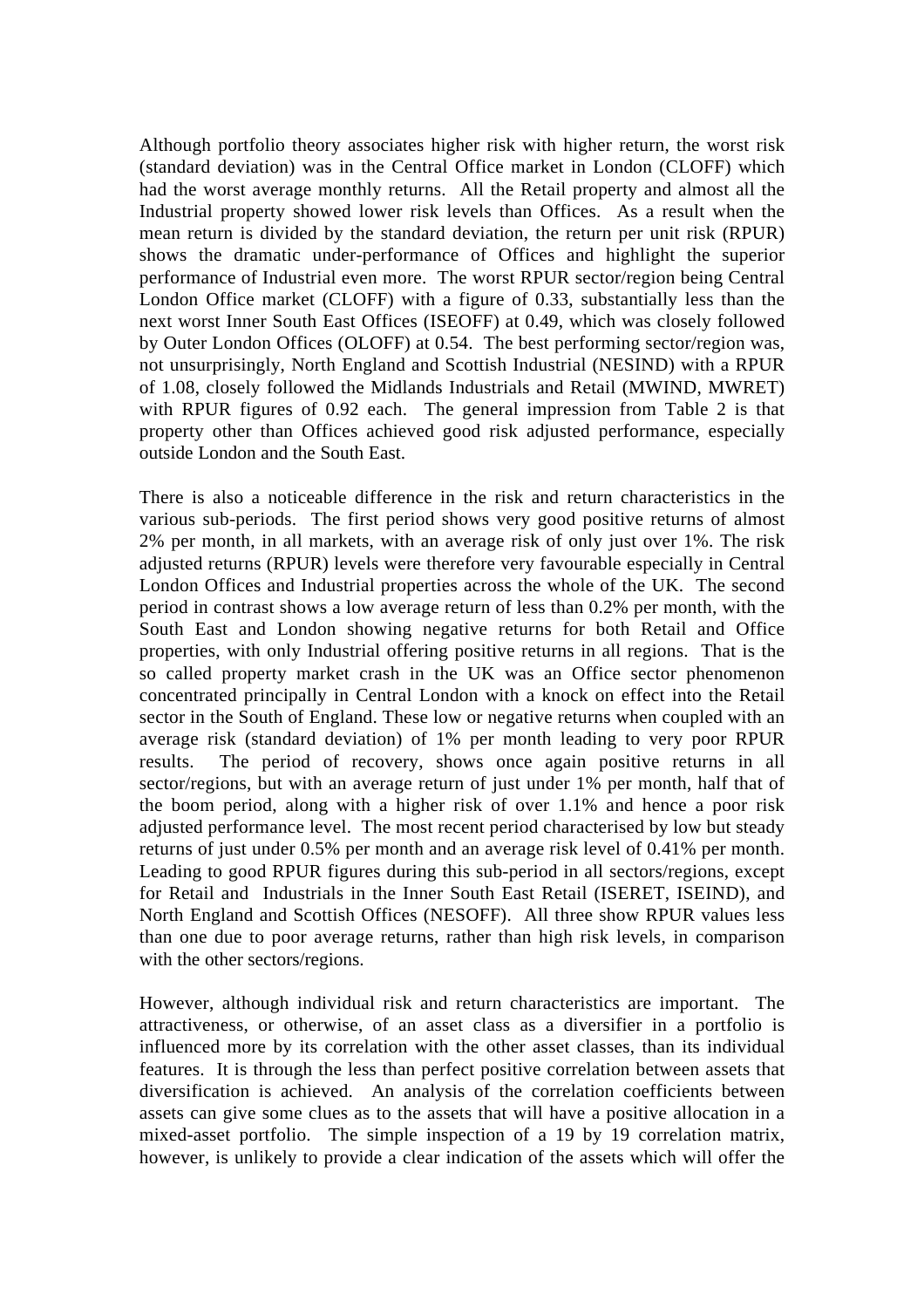efficient investment combination in such a multivariate problem. A number of simplifications needed to be made to facilitate the analysis.

Eichholtz et al (1995) for example suggest counting the number of correlation coefficients that are significantly different from zero and one. Meric and Meric (1989) suggest that the attractiveness of an asset can be indicated by calculating what they call a dependency index. Where such an index is an average of the correlation coefficients between an asset returns and the returns of the other asset's. The number of significant positive and negative correlations and the dependency indices of the 19 sector/regions are presented in Table 3

|                     | Period 1         |                | Period 2                                    |                | Period 3         |                | Period 4         |                |
|---------------------|------------------|----------------|---------------------------------------------|----------------|------------------|----------------|------------------|----------------|
|                     | Dependenc        |                | Dependenc                                   |                |                  |                | Dependenc        |                |
|                     |                  | y              | y                                           |                | Dependenc<br>y   |                | y                |                |
| Sector/region       |                  |                | Index Rank Index Rank Index Rank Index Rank |                |                  |                |                  |                |
| <b>GLRET</b>        | 0.15             | $\mathbf{1}$   | 0.53                                        | 8              | 0.85             | 12             | 0.45             | 10             |
| <b>ISERET</b>       | 0.37             | 7              | 0.47                                        | $\mathbf{2}$   | 0.85             | 13             | 0.52             | 16             |
| <b>OSERET</b>       | 0.43             | 13             | 0.55                                        | 9              | 0.84             | 10             | 0.58             | 19             |
| <b>SERET</b>        | 0.41             | 10             | 0.60                                        | 15             | 0.87             | 19             | 0.57             | 18             |
| <b>MWRET</b>        | 0.27             | $\overline{4}$ | 0.49                                        | 5              | 0.86             | 16             | 0.51             | 15             |
| <b>NESRET</b>       | 0.36             | 6              | 0.51                                        | 6              | 0.86             | 18             | 0.47             | 11             |
| <b>CLOFF</b>        | 0.17             | $\overline{2}$ | 0.44                                        | $\mathbf{1}$   | 0.81             | $\overline{4}$ | 0.22             | $\mathbf{1}$   |
| <b>OLOFF</b>        | 0.44             | 14             | 0.47                                        | 3              | 0.86             | 17             | 0.22             | $\overline{2}$ |
| <b>ISEOFF</b>       | 0.48             | 19             | 0.56                                        | 11             | 0.84             | 9              | 0.44             | 8              |
| <b>OSEOFF</b>       | 0.47             | 18             | 0.56                                        | 10             | 0.83             | $\tau$         | 0.48             | 13             |
| <b>SEOFF</b>        | 0.37             | 8              | 0.59                                        | 13             | 0.82             | 6              | 0.32             | $\overline{4}$ |
| <b>MWOFF</b>        | 0.26             | 3              | 0.48                                        | $\overline{4}$ | 0.80             | $\overline{2}$ | 0.27             | 3              |
| <b>NESOFF</b>       | 0.39             | 9              | 0.62                                        | 16             | 0.86             | 15             | 0.36             | 5              |
| <b>LIND</b>         | 0.30             | 5              | 0.63                                        | 17             | 0.84             | 8              | 0.39             | $\overline{7}$ |
| <b>ISEIND</b>       | 0.42             | 12             | 0.66                                        | 19             | 0.85             | 11             | 0.44             | 9              |
| <b>OSEIND</b>       | 0.44             | 16             | 0.59                                        | 14             | 0.82             | 5              | 0.53             | 17             |
| <b>SEIND</b>        | 0.41             | 11             | 0.65                                        | 18             | 0.76             | $\mathbf{1}$   | 0.48             | 12             |
| <b>MWIND</b>        | 0.44             | 15             | 0.58                                        | 12             | 0.86             | 14             | 0.48             | 14             |
| <b>NESIND</b>       | 0.46             | 17             | 0.51                                        | 7              | 0.81             | 3              | 0.37             | 6              |
| Average             | 0.37             |                | 0.55                                        |                | 0.84             |                | 0.43             |                |
| <b>Correlations</b> | No.              | $\%$           | No.                                         | $\%$           | No.              | $\%$           | No.              | $\%$           |
| Positive            | 162              | 94.7           | 169                                         | 98.8           | 171              | 100.0          | 170              | 99.4           |
| Negative            | 9                | 5.3            | $\overline{2}$                              | 1.2            | $\boldsymbol{0}$ | 0.0            | $\mathbf{1}$     | 0.6            |
| Sig. Positive       | 103              | 60.2           | 152                                         | 88.9           | 171              | 100.0          | 108              | 63.2           |
| Sig. Negative       | $\boldsymbol{0}$ | 0.0            | $\boldsymbol{0}$                            | 0.0            | $\boldsymbol{0}$ | 0.0            | $\boldsymbol{0}$ | 0.0            |
| Insig. from One     | $\overline{2}$   | 1.2            | 13                                          | 7.6            | 170              | 99.4           | 8                | 4.7            |

# **Table 3 Dependency Indices and the Number of Correlation Coefficients Significantly Different from Zero and Insignificantly Different from One**

As seen in Table 3 the number of positive correlations is very large and not less than or 95% of the total. With no negative correlations in periods 2 and 3. Also the vast majority of the positive correlations are significantly different from zero at the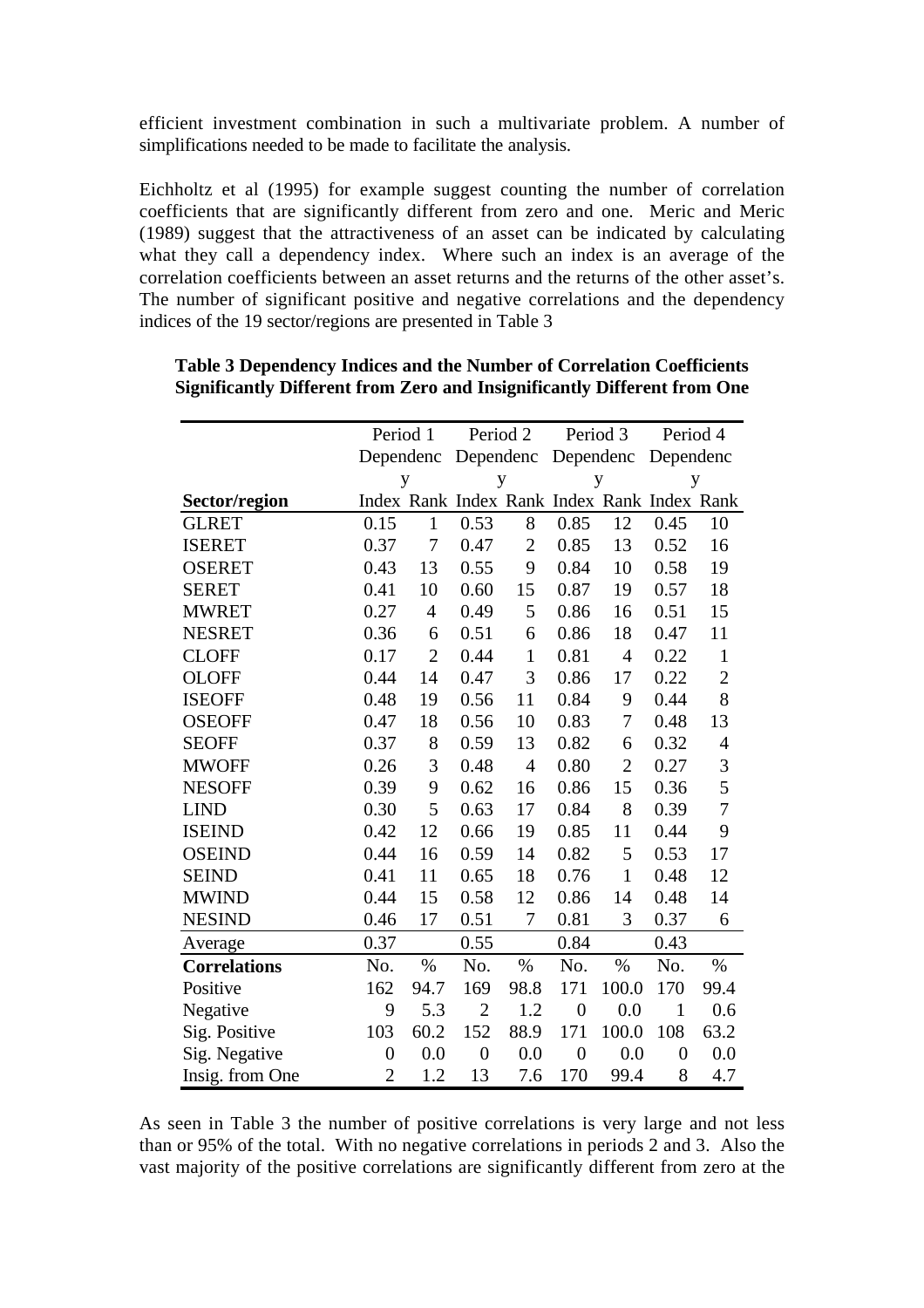5% level. While none of the negative correlations are significantly different from zero. Although only a few of the correlation coefficients are insignificantly different from one, except in period 3 when all but one the correlations are insignificantly different from one. Indicating that any diversification benefits that may have accrued from sector and regional diversification over this period will have been relatively small, and almost non-existent in period 3.

These observations are confirmed in the dependency indices. The average correlation increasing from 0.37 in period 1 through 0.55 in period 2 and peaking at 0.84 in period 3, before settling down again to 0.43 in period 4. That is during periods of divergent growth the correlation between sectors and regions is relatively low, while during periods of decline markets have a tendency to move together. Confirming the observations of Pagliari, Webb and Del Casino and Mueller and Laposa, both finding increasing correlation coefficients during the periods of worst performance.

Looking at the individual sector/regions there is a marked change from period to period in the assets that show the highest and lowest level of correlation. For example, in the first sub-period the sector/region most correlated with the other sector/regions is Inner South East Offices (ISEOFF) with an average correlation of 0.48 with the other assets. The least dependent was Greater London Retail (CLRET), 0.15 . However, by the fourth period the sector/region most related the other areas is Outer South East Retail (OSERET), 0.58 and the least related is Central London Offices (CLOFF), 0.22.

As will be appreciated from the Table 3, the rankings switch round from period to period with little continuity from one period to the next. This instability is confirmed by calculating the Spearman rank correlation between the various subperiods as shown in Table 4. In all cases the rank correlations are insignificantly different from zero, at even the 20% significance level. The portfolio attractiveness of a sector/region in one period, as indicated by its portfolio risk characteristics (correlation) with the other sector/regions, can quickly disappear in a subsequent period. This suggests that in the case of direct real estate data, unlike the findings of Eichholtz (1966) for the securitised property market, the correlation matrices are likely to exhibit inter-temporal instability, even in adjacent periods.

|                |        | Period 1 Period 2 Period 3 Period 4 |       |       |
|----------------|--------|-------------------------------------|-------|-------|
| Period 1 1.000 |        |                                     |       |       |
| Period 2       | 0.302  | 1.000                               |       |       |
| Period 3       | -0.086 | $-0.075$                            | 1.000 |       |
| Period 4       | 0.239  | 0.205                               | 0.298 | 1.000 |

# **Table 4: The Spearman Rank Correlation Between the Four Sub-Periods**

 Note: All correlations are insignificantly different from zero at even the 20% level.

The variability in risk and return characteristics between the various sub-periods indicates that the portfolio parameters needed as inputs into the portfolio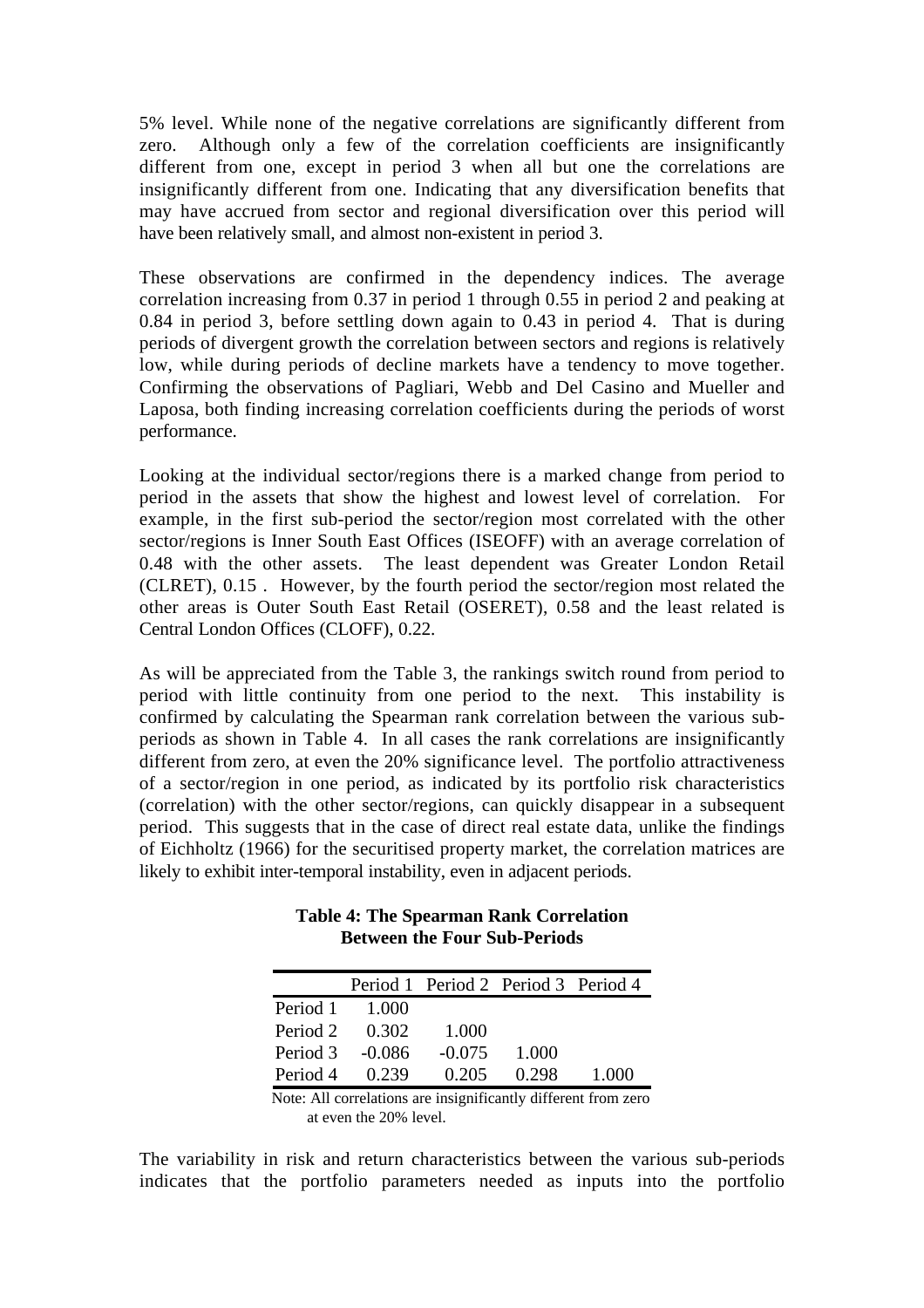programming problem are likely to be unstable. The following section tests this by applying a number of tests of temporal stability.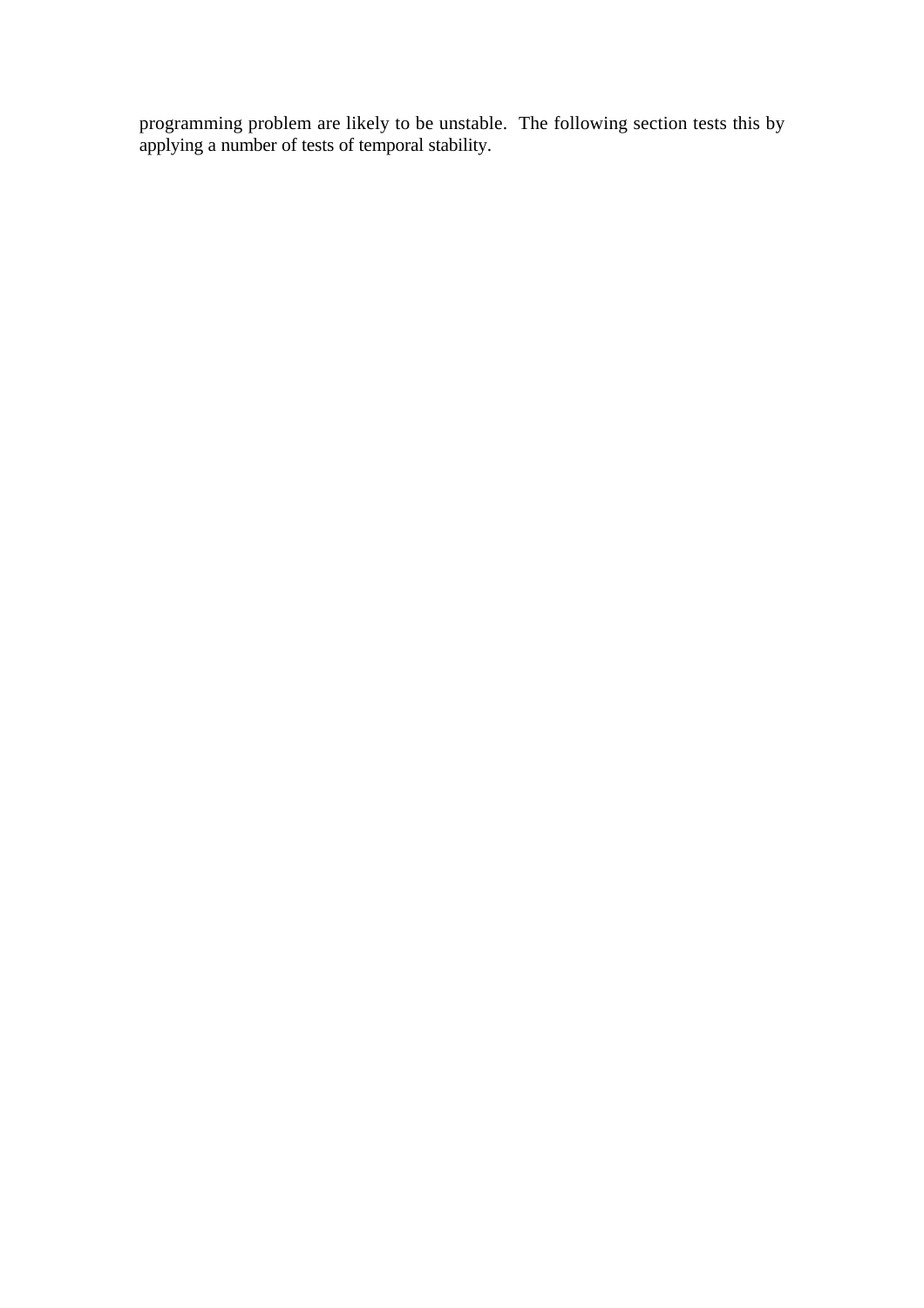### **Tests of Stability**

#### *Portfolio Compositions*

Following the work of Meyer and Webb (1991), Mueller and Laposa (1995) and especially that of Pagliari, Webb and Del Casino (1995) the stability, or otherwise, of the portfolio holdings on the efficient frontier in various time periods are examined next. However, unlike the previous authors a number of optimal *ex-post* portfolios are examined, rather than constructing the whole efficient frontier. This is done to make comparisons across different periods easier to evaluate.

The first portfolio identified is the maximum return portfolio. Such a portfolio will identify whether mean returns are changing markedly across the sub-periods. As the risk characteristics of the individual assets are ignored in the identification of such a portfolio. The second group of optimal portfolios are all *ex-post* (tangency) portfolios, identified by the following maximisation problem:

$$
\text{Max } \theta = \frac{\overline{R}_p - R_f}{\sigma_p} \tag{1}
$$

Where:

 $\overline{R}_p$  = the expected return of portfolio p,

 $R_f$  = the risk - free rate of return,

 $\sigma_p$  = the standard deviation of the portfolio.

The weights in these portfolios then are the ones offering the highest *ex-post* mean return per unit risk (RPUR). Furthermore the composition of such a tangency portfolio, as shown by Tobin (1958), is independent of the investors' preference structure. Note also that  $\theta$  in the above formulation is, in fact, the *ex-post* Sharpe (1966,1994) performance measure. A number of different risk-free were used. First the risk free rate is set to zero. Comparisons across different time periods therefore are unaffected by changes in 90 day Treasury-Bills in each sub-period. The second approach using the average risk free rate over each the sub-periods under study. This portfolio would represent the 'best' allocation investors could have achieved in anyone period.

Finally, the weights of the minimum variance portfolio (MVP) in each period were identified. This portfolio may shed some light on the stability of the risk characteristics of the data across sub-periods. As this strategy assumes that there is no useful asset-specific information in the vector of mean returns because it is not required as an input to solve the portfolio problem. Pagliari, Webb and Del Casino (1995) suggest that such a portfolio is qualitatively more stable, in its risk characteristics, than other portfolios on the efficient frontier. The risks and returns for each optimal portfolio in the four sub-periods shown in Tables 5.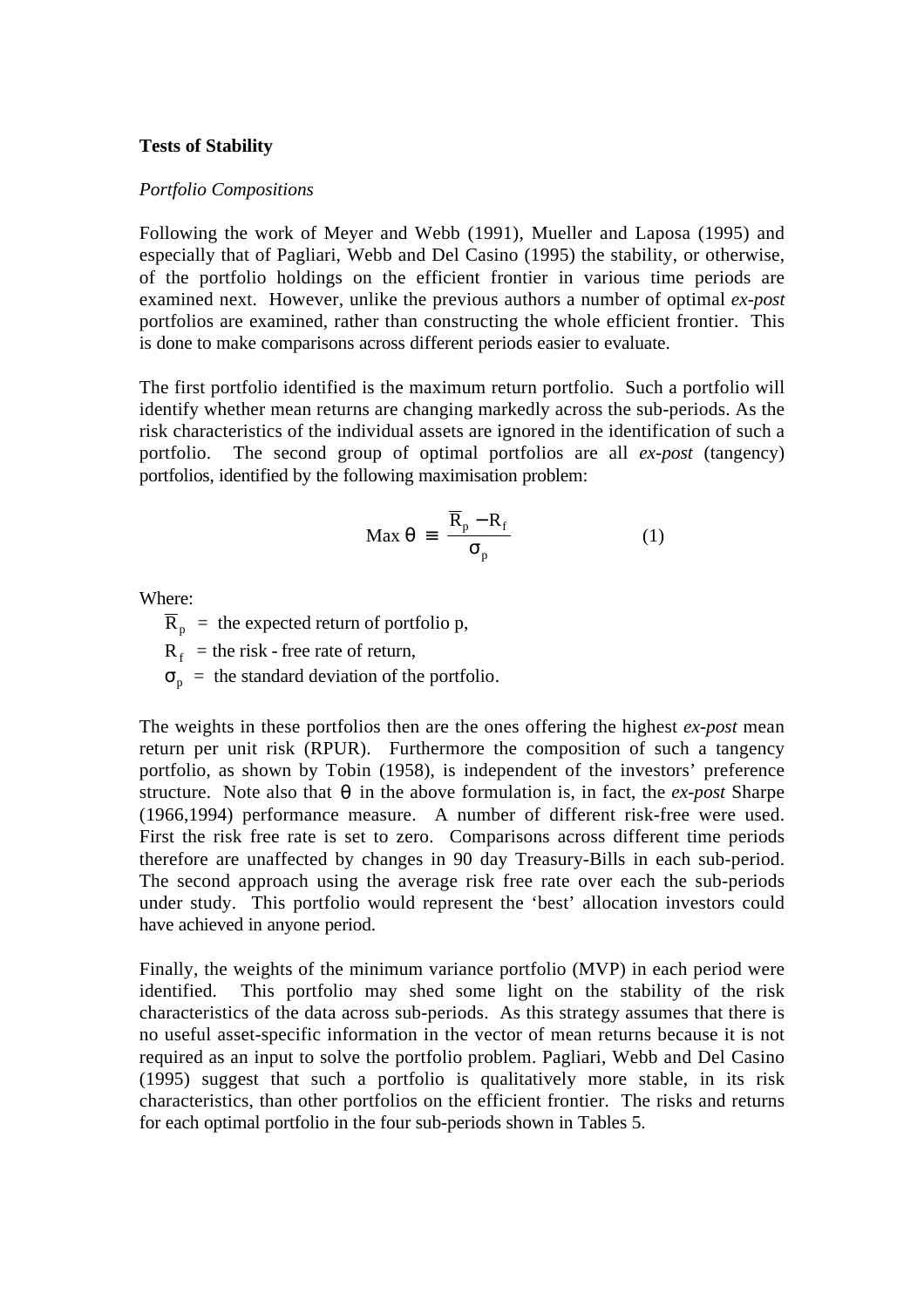|                         |      |                                          |  | Period 1 Period 2 Period 3 Period 4             |        |
|-------------------------|------|------------------------------------------|--|-------------------------------------------------|--------|
|                         |      |                                          |  | Return Risk Return Risk Return Risk Return Risk |        |
| Max Return              |      |                                          |  | 2.62 1.40 0.80 1.05 1.59 1.04 0.65 0.37         |        |
| Sub-period Risk<br>Free |      |                                          |  | 2.03 0.58 0.80 1.05 1.59 1.04 0.63 0.21         |        |
| Zero Risk Free          |      |                                          |  | 1.73 0.47 0.75 0.88 1.58 1.04 0.60 0.19         |        |
| <b>MVP</b>              | 1.44 | $0.42 -0.07$ $0.54$ $0.86$ $0.92$ $0.57$ |  |                                                 | - 0.18 |

**Table 5: The Risk and Return Characteristics for the Optimal Portfolios**

An inspection of Table 5 reveals that risk and returns vary across the various subperiods in line with the figures in Table 2 for the individual assets. Returns fall from period 1 to 2 rising again in period 3 and levelling off in the fourth and final period. In addition there appears to be little similarity in the portfolio risk characteristics of the portfolio solutions, even for the MVPs, in adjacent periods. That is risks and returns are unstable.

In particular it is worth noting the during period 2 and especially period 3 most of the optimal portfolios are made up of investment in one sector/region the North England and Scottish Industrial (NESIND). This dominance by NESIND suggested by the results in Table 2 above and stems from two factors. First the individual return characteristics of NESIND in periods 2 and 3 were such that it also had the highest RPUR in both periods by a considerable margin. Second as discussed previously the average correlation increased from period 1, such that by period 3 all correlations were significantly positive and more importantly insignificantly different from one. In such a situation there is little to be gained from diversification! Therefore in both periods 2 and 3, the superior risk adjusted performance of NESIND dominated all other individual investments opportunities and a 100% holding in NESIND would be an efficient and optimal portfolio, except at the lowest risk levels.

In order to see whether similar solutions occur in each sub-period two issues need to be addressed. First to what extent do the same assets appear in each sub-period? Second for those assets that are contained in each sub-period solution, to what extent are they included in like proportions? In order to do these calculations the number of asset and their weights in each optimal portfolio for each period were identified. From which it is possible to find those assets that are in common in each period, that is overlap, and to what extent the asset weights are similar between periods The results presented in Table 6.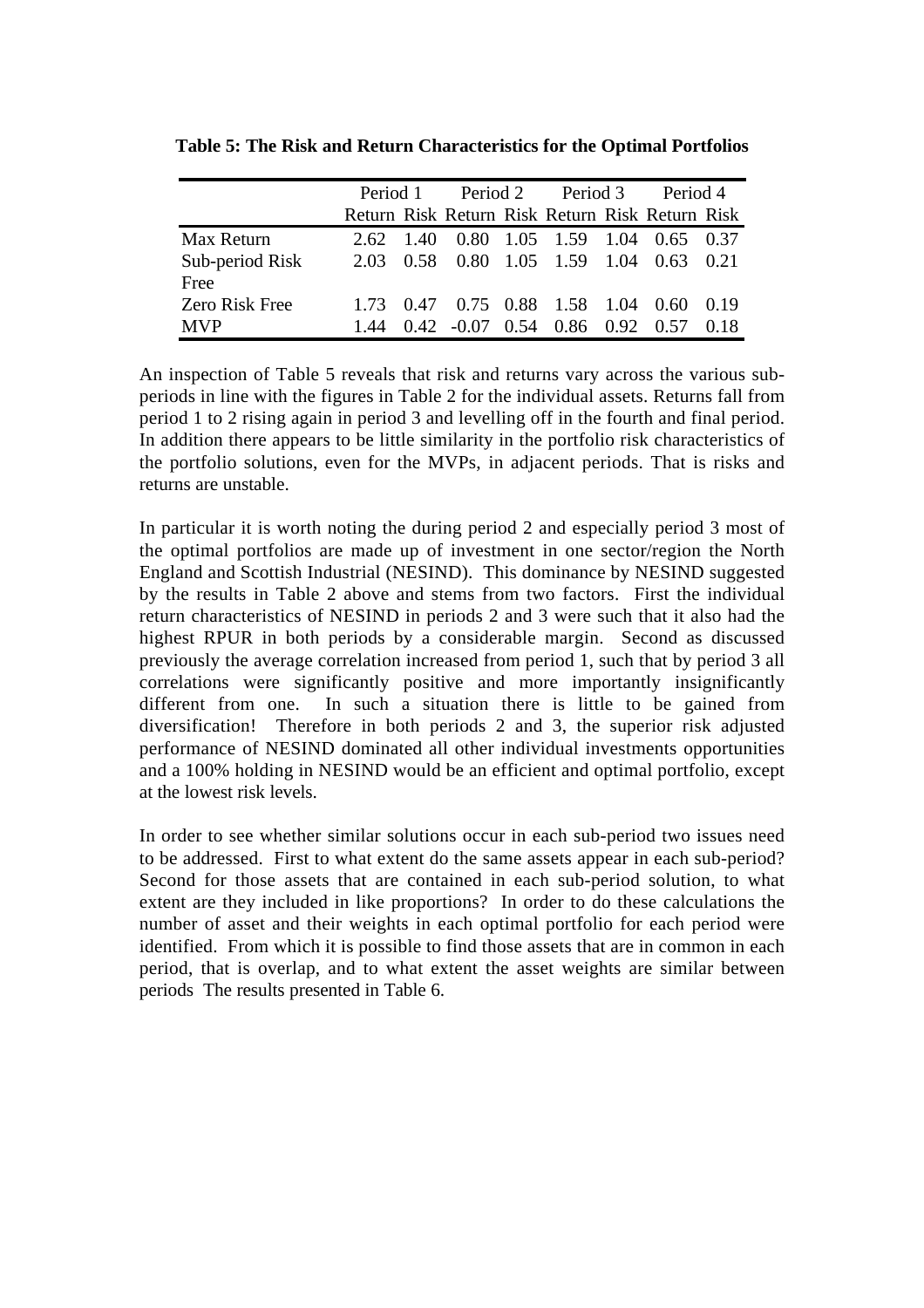|                           | Number of |                       |  |    | <b>Number of Overlapping Asset</b>        |              |                             |  |              |                             |  |
|---------------------------|-----------|-----------------------|--|----|-------------------------------------------|--------------|-----------------------------|--|--------------|-----------------------------|--|
|                           |           | <b>Asset Holdings</b> |  |    | <b>Holdings</b>                           |              |                             |  |              |                             |  |
| <b>Periods</b>            |           | Adjacent              |  |    |                                           | Non-Adjacent |                             |  |              |                             |  |
| <b>Optimal Portfolios</b> |           |                       |  |    | P1 P2 P3 P4 P1/2 P2/3 P3/4 P1/3 P2/4 P1/4 |              |                             |  |              |                             |  |
| Max Return                |           |                       |  |    | $\blacksquare$ 1                          |              | $\mathbf{0}$                |  | $\mathbf{U}$ |                             |  |
| Sub-period Risk Free      | 8 1 1     |                       |  | -4 | $\mathbf{1}$                              |              | $\theta$                    |  |              | $\mathcal{D}_{\mathcal{L}}$ |  |
| Zero Risk Free            | 8         | $\mathcal{R}$         |  | 8  | 1                                         |              | $\mathcal{D}_{\mathcal{L}}$ |  |              | 6                           |  |
| <b>MVP</b>                |           |                       |  | x  | $\Delta$                                  |              | 3                           |  |              | 3                           |  |

# **Table 6: Number of Asset Holdings and Asset Overlap for the Optimal Portfolios**

As shown in Table 6 the MVP in period 1 contains five assets, in comparison the MVP in period 2 is made up of six investments. While the number of assets in the MVPs that overlap, or are common in both periods is four. In other words four of the five assets which make up the MVP in period 1 are also part of the six assets that form the MVP in period 2. Similar calculations apply for the other optimal portfolios. Using these raw numbers *portfolio overlap, weight* and *similarity* indices were calculated.

For example, the *portfolio overlap* index for the MVPs in periods 1 and 2 is defined as the ratio of the number of assets that overlap in period 1 and 2 {Np1  $\cap$  Np2} to the number of assets at the union  $\{Np1 \mid Np2\}$  between period 1 and 2. Where the union between period 1 and 2 {Np1  $\cup$  Np2} is the equal to the number of assets in period 1  $\{Np1=5\}$  plus the number of assets in period 2  $\{Np2=6\}$  minus the number of assets in common between period 1 and 2 {Np1  $\cap$  Np2=4}which in this case is equal to  $5+6-4=7$ . That is for the MVP in periods 1 and 2 while 11 assets appear in both periods, four assets are common to both results, leaving seven different assets which appear in only one solution. The ratio of the overlap between period 1 and 2 {Np1  $\cap$  Np2} to the union between period 1 and 2 {Np1  $\cup$  Np2} is therefore  $4/7 = 57.1\%$ . In other words 57.1% of assets contained in the MVP in period 1 are also contained in the MVP for period 2. Other *portfolio overlap* indices calculated in a same way. The results shown in panel A Table 7.

The calculation of portfolio *overlap indices*, however, only address one facet of the question as to the similarity or dissimilarity between portfolio compositions. When two portfolios contain the same assets the portfolio overlap index will be 100%. However, the weights within such portfolios could vary markedly leading to important investment implications.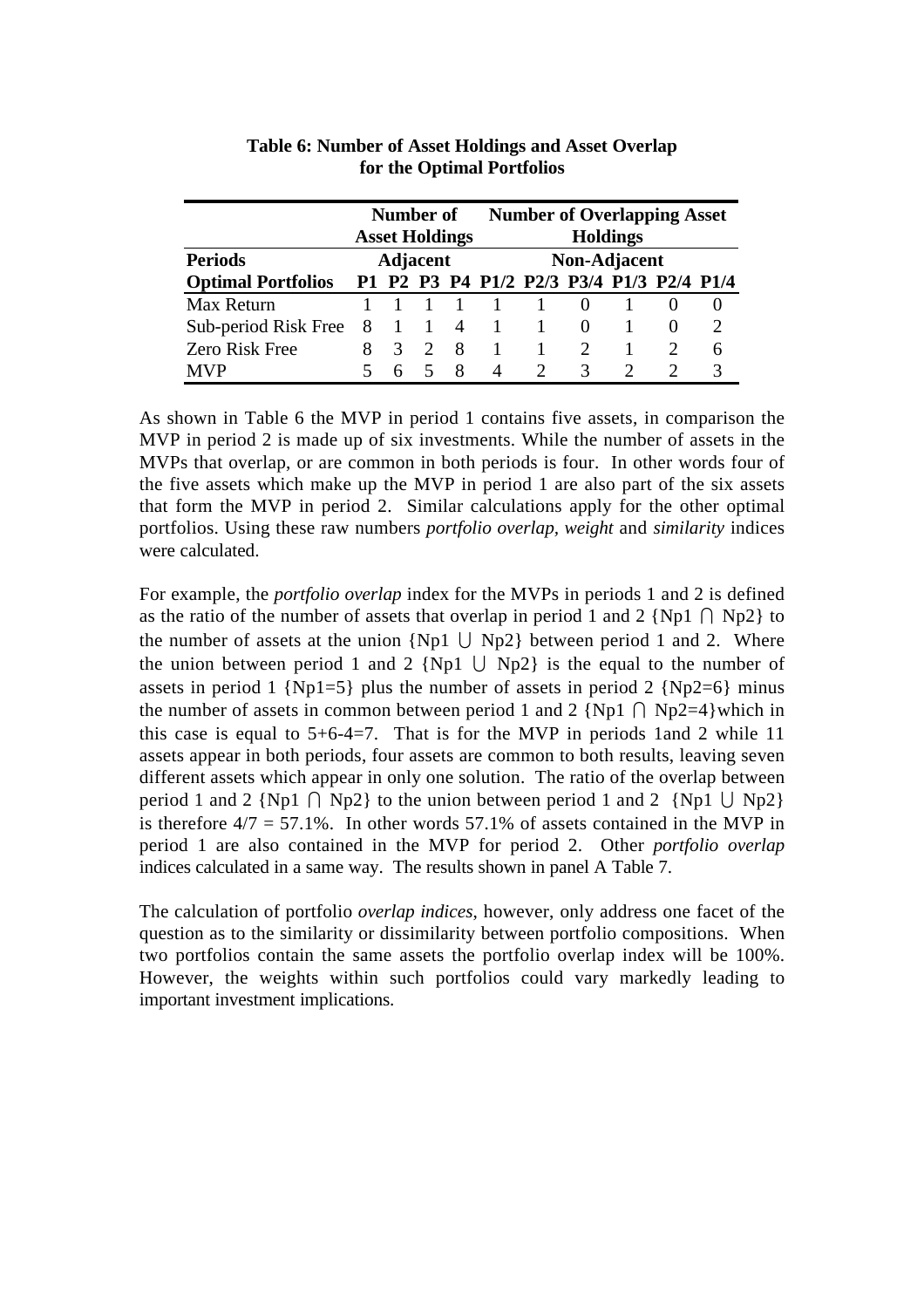|                       |             | <b>Adjacent</b> |         | Non-Adjacent                      |      |                               |  |  |  |  |  |
|-----------------------|-------------|-----------------|---------|-----------------------------------|------|-------------------------------|--|--|--|--|--|
| <b>Periods</b>        | <b>P1/2</b> | P2/3            | P3/4    | <b>P1/3</b>                       | P2/4 | P1/4                          |  |  |  |  |  |
| <b>Panel A</b>        |             |                 |         | <b>Portfolio Overlap Index</b>    |      |                               |  |  |  |  |  |
| Max Return            | 100.0       | 100.0           | 0.0     | 100.0                             | 0.0  | 0.0                           |  |  |  |  |  |
| Sub-period Risk Free  | 12.5        | 100.0           | 0.0     | 12.5                              | 0.0  | 20.0                          |  |  |  |  |  |
| <b>Zero Risk Free</b> | 10.0        | 25.0            | 25.0    | 11.1                              | 22.2 | 60.0                          |  |  |  |  |  |
| <b>MVP</b>            | 57.1        | 22.2            | 30.0    | 25.0                              | 16.7 | 30.0                          |  |  |  |  |  |
| <b>Panel B</b>        |             |                 |         |                                   |      | <b>Portfolio Weight Index</b> |  |  |  |  |  |
| Max Return            | 100.0       | 100.0           | 0.0     | 100.0                             | 0.0  | 0.0                           |  |  |  |  |  |
| Sub-period Risk Free  | 1.3         | 100.0           | $0.0\,$ | 1.3                               | 0.0  | 1.1                           |  |  |  |  |  |
| Zero Risk Free        | 2.9         | 55.7            | 6.9     | 2.5                               | 20.6 | 33.6                          |  |  |  |  |  |
| <b>MVP</b>            | 46.4        | 28.4            | 16.6    | 12.3                              | 18.9 | 25.1                          |  |  |  |  |  |
| <b>Panel C</b>        |             |                 |         | <b>Portfolio Similarity Index</b> |      |                               |  |  |  |  |  |
| Max Return            | 100.0       | 100.0           | 0.0     | 100.0                             | 0.0  | 0.0                           |  |  |  |  |  |
| Sub-period Risk Free  | 0.2         | 100.0           | 0.0     | 0.2                               | 0.0  | 6.2                           |  |  |  |  |  |
| Zero Risk Free        | 0.3         | 13.9            | 1.7     | 0.3                               | 4.6  | 20.2                          |  |  |  |  |  |
| MVP                   | 26.5        | 6.3             | 5.0     | 3.1                               | 3.2  | 7.5                           |  |  |  |  |  |

**Table 7: Portfolio Overlap, Weight and Similarity Indices**

To test the similarity between the weights attached to assets held in common by two portfolios a *portfolio weight* index can be constructed. Where such an index is measured by summing the minimum weight attached to each asset that overlap between two portfolio solutions. For example Panel A of Table 7 shows a *portfolio overlap* index of 57.1% between for the MVPs in periods 1 and 2. In panel B of Table 7, on the other hand, the sum of the minimum weights found in the MVPs in periods 1 and 2 for the assets that are common in both periods is only 46.4%. In other words only 46.4% of the holdings of the MVP in period 1 also appear in the MVP in period 2 of the assets in common in periods 1 and 2. The other values for the *portfolio weight* indices calculated in the same way.

Finally Panel C of Table 7 shows that multiplying the *portfolio overlap* indices by the *portfolio weight* indices gives the proportion of assets common to both periods with similar weights, a *portfolio similarity* index. That is in the case of the MVPs in periods 1 and 2, only 26.5% of the assets in period 1 are also in period 2 with similar portfolio weights.

The results from Tables 7 indicate a lack of overlap and hence persistence in the composition of the optimal portfolios from adjacent period to period. The overlap becoming even less for non adjacent periods. Except for periods 1 and 4 which shows a high degree of overlap in asset compositions. In addition the portfolio weights held by common assets in any two periods is generally low, except for the maximum return portfolios in periods 1, 2 and 3. Resulting from the dominance of North England and Scottish Industrial (NESIND) in these periods. While not surprisingly the amount of asset weights prescribed in any one period to the same assets in the same proportions in a subsequent period (Panel C) are very low.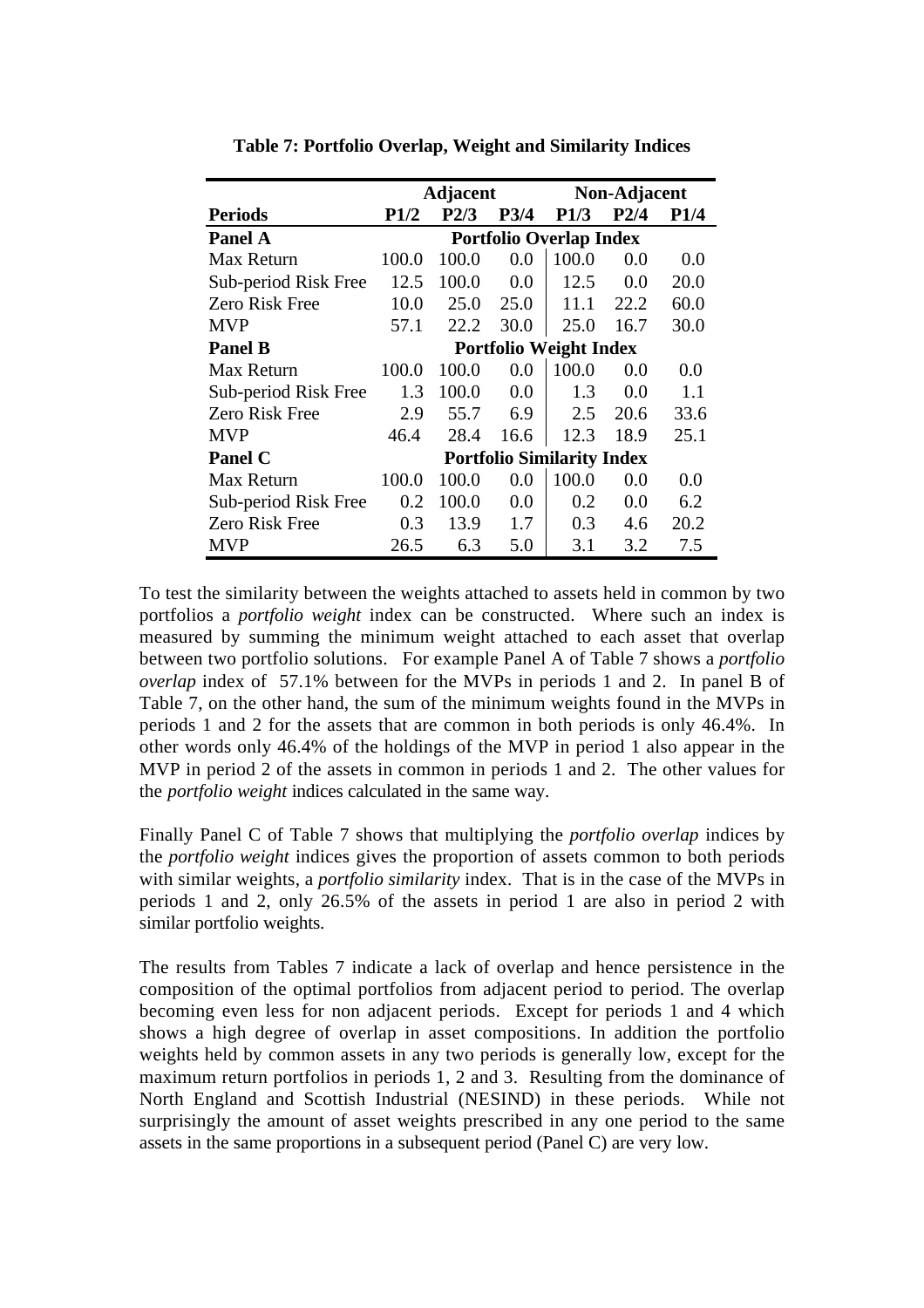When looking at the four optimal portfolios across adjacent and non adjacent periods as we move down the efficient frontier, from the highest return portfolio to the lowest risk portfolio, two features are noticeable. First the composition of the holdings in the portfolios at the highest end of the efficient frontier are subject to sudden and abrupt changes. The maximum return portfolios showing the greatest shifts in overlap from 100% to zero. Indicating that assets mean returns are particularly subject to rapid change, suggesting that the mean return vector is likely to display a great deal of instability. Secondly at the lower end of the frontier the composition appears to be somewhat more stable, both in terms of assets and portfolio weights, especially for adjacent periods. Although even here the similarity index is generally very small, which suggests that the variances are also changing over time. Persistence in portfolio compositions and holdings varying from period to period indicating a lack of temporal stability in the portfolio inputs. The intertemporal instability in the means, variances or covariance investigated further in the next section.

#### **Equality of Risks and Returns**

#### *Covariance*

Most of the previous studies which have tested the equality of two or more covariance matrices across different time periods among equity markets (Kryzanowski and To, 1987; Kaplanis, 1988; Meric and Meric, 1989; Tang, 1995, and Wahab and Lashgari, 1993, for example) have used the Box M test (Box, 1949). The details of the Box M test is given in Morrison (1976) and Mardia, Kent and Bibly (1979) and only a brief discussion is given below. The test statistic is given by:

$$
Q_1 = MC^{-1} \tag{2}
$$

where

$$
M = \sum_{i=1}^{k} n_i \ln |S| - \sum_{i=1}^{k} n_i \ln S_i,
$$

and

$$
C^{-1} = 1 - \frac{2p^2 + 3p - 1}{6(p+1)(k-1)} \left( \sum_{i=1}^{k} \frac{1}{n_i} - \frac{1}{\sum_{i=1}^{k} n_i} \right)
$$

where k denotes the number of matrices tested for equality (k=2);  $n_i = N_1$  and  $N_2$ denote the number of observations in the first and second sub-periods to be evaluated; p is the number of sector/regions in the covariance matrix ( $p=19$ ) and  $S_i$ is the covariance matrix computed from returns over the  $i<sup>th</sup>$  sub-period. Box (1949) shows that  $Q_1$  is distributed asymptotically as a Chi-square with  $\frac{1}{2}(k-1)p(p-1)$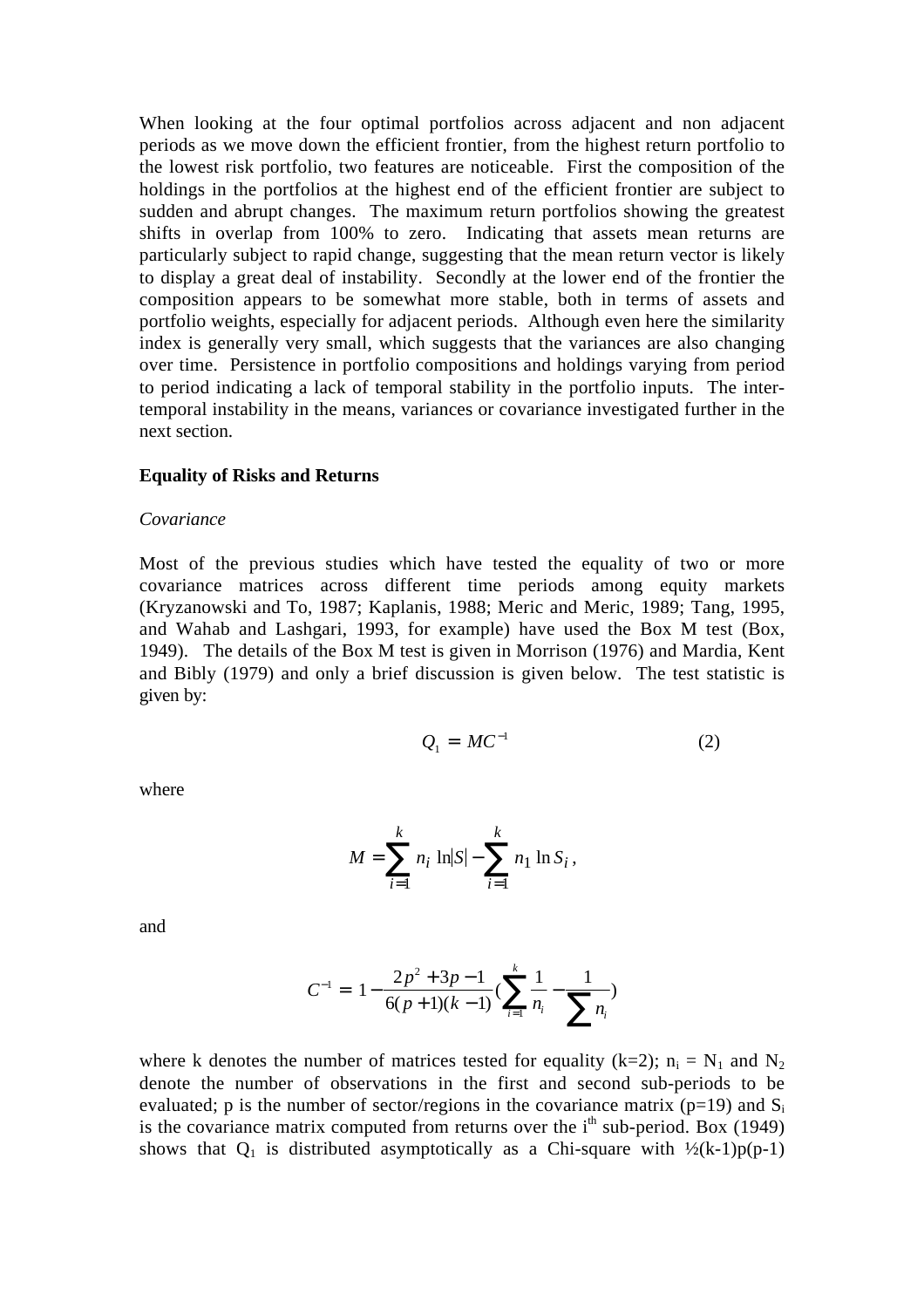degrees of freedom. The null hypothesis is the two covariances are equal (intertemporally stationary).

The Chi-squared approximation of the test Box M statistic, however, is only appropriate for small dimensional problems ( $p \le 5$ ), see Morrison (1976). For larger dimensional problems the test statistic follows an approximate F-distribution. The approach used here. Although Pearson (1969) showed that the two approximations produce similar results and concludes that for all practical purposes it is sufficient to employ the Chi-square test.

#### *Correlation*

In testing the hypothesis of equality of the correlation matrices of stock market Kryzanoswki and To (1987), Kaplanis (1988) used Jennrich's (1970) chi-square test procedure. An approach followed by Eichholtz (1996) when testing real estate security returns. Tang (1995) and Gibbons (1981) both show, however, that Box's M test can also be applied to test the equality of correlation matrices by first transforming the raw data into standard scores. As for two standardised random variables, their correlation equals their covariance. Hence, testing the hypothesis of equality of covariance matrices of these standardised returns, is equivalent to testing the hypothesis of equality of the correlation matrices of raw returns.

#### *Mean*

Morrison (1976) shows that the stationarity, or equality of two mean return vectors, can be tested by the following quantity  $Q_2$ , which follows an F-distribution with p and  $N_1 + N_2 - p - 1$  degrees of freedom:

$$
Q_2 = \frac{N_1 N_2 (N_1 + N_2 - p - 1)}{N_1 + N_2 (N_1 + N_2 - 2)p} \tag{3}
$$
  
 \*  $(\overline{X}_1 - \overline{X}_2)' (S_1 + S_2)^{-1} (\overline{X}_1 - \overline{X}_2)$ 

where  $\overline{X}_1$  and  $\overline{X}_2$  are the p-element vectors of the sample mean returns (p=19) computed over  $N_1 = 1...t_1$  and  $N_2 = 1...t_2$  for the first  $(N_1)$  and second  $(N_2)$ sub-periods:  $S_1$  and  $S_2$  are p x p matrices of sums-of-squares and cross-products of the sample of p sector/regional returns estimated from sub-periods  $N_1$  and  $N_2$ , respectively. The null hypothesis being tested is that the two means are equal (inter-temporally stationary). Rejection of the null achieved if  $Q_2$  $\ge F_a$ ;  $p, N_1 + N_2 - p - 1$ . This test having previously employed by Kryzanowski and To (1987) and Wahab and Lashgari (1993).

However, both the  $Q_1$  and  $Q_2$  statistics assume multivariate normality of the data. If this assumption is violated the power of both tests is less than would be expected theoretically. In particular the original development of the  $Q_2$  statistic was dependent on the equality, or homogeneity of the unknown covariance matrix of both sets of data. This would imply that rejection of the null hypotheses may result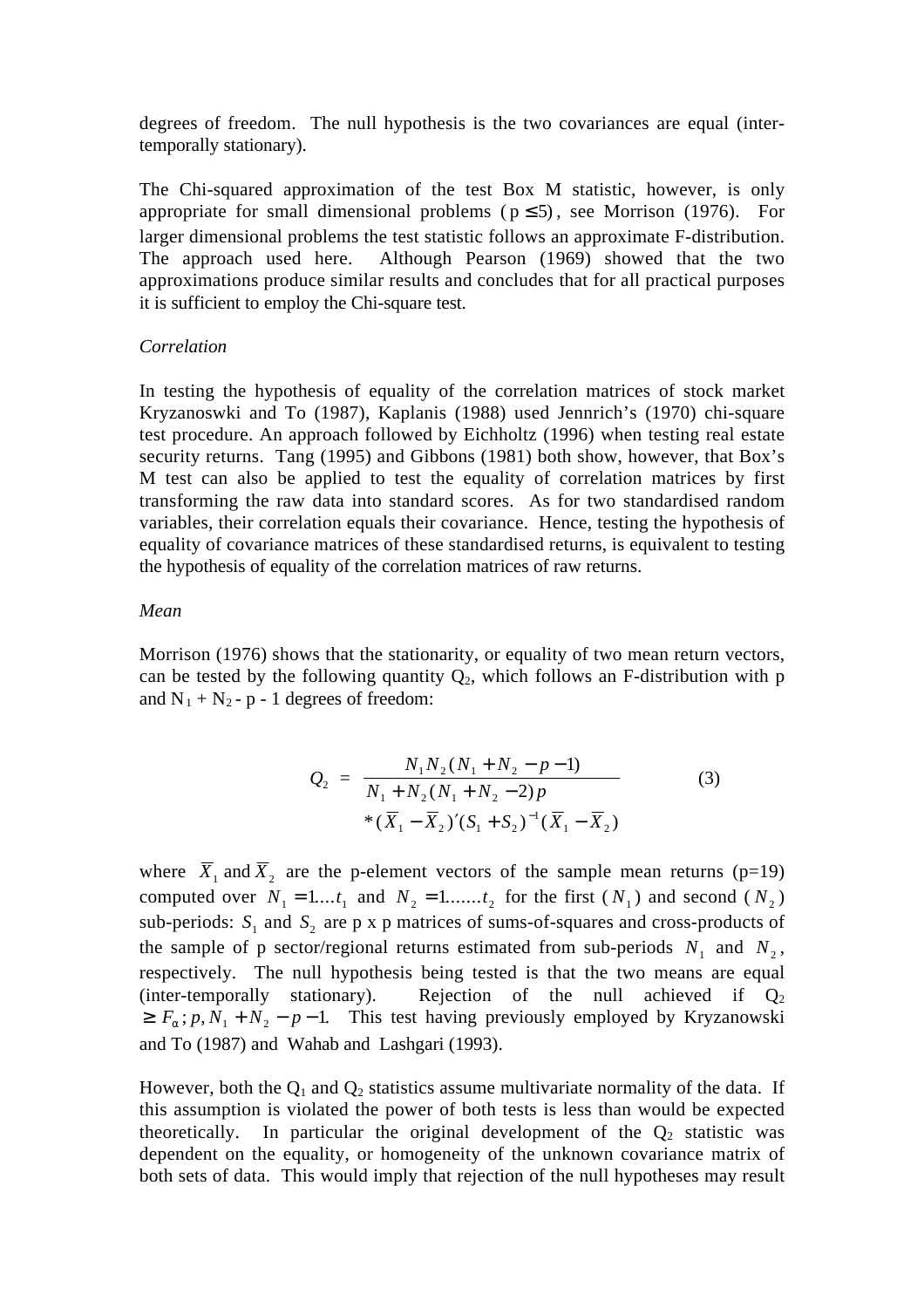from the lack of homogeneity of the joint covariance matrix rather than as a result of any significant difference in the two mean return vectors, a Type 1 error. Ito and Schull (1964), however, have shown that for the  $Q_2$  statistic if the number of observations  $N_1$  equals  $N_2$  any lack of homogeneity of the covariance matrices  $S_1$ and  $S_2$ , has no effect on the type 1 error probabilities of the tests. In other words if  $N_1$  equals  $N_2$  the  $Q_2$  statistic is not a joint test of the equality of the means and covariance matrices. In addition if  $N_1$  does not equal  $N_2$  a formal test of the homogeneity of the mean return vectors given unequal covariance matrices is available, see Giri (1977). On the other hand the  $O<sub>1</sub>$  statistic is an independent test of the equality of covariance matrices since it assumes unknown and potentially unequal mean return vectors ( Giri, 1977).

# *Results*

In testing the equality of the covariance and correlation matrices the data was divided into the four 30 month sub-periods identified previously and into two other periods. The first dividing the data into two 60 months periods, the data covering periods 1-2 and periods 3-4. The second based on the data from periods 1-3, and period 4. That is the covariance and correlation matrices based on the first 90 months were compared with the estimated covariance and correlation matrices based on the final 30 month sub-period. These later two divisions of the data designed to test whether data over longer periods is more stable than data over shorter periods. The results presented in Table 8, for the covariance and correlation matrices and Table 9 for the mean return vectors.

| <b>Periods of</b> |         | Covariance   |       |         | <b>Correlation</b> |         |  |  |  |
|-------------------|---------|--------------|-------|---------|--------------------|---------|--|--|--|
| <b>Comparison</b> | Box's M | F<br>p-value |       | Box's M | F                  | p-value |  |  |  |
| <b>Adjacent</b>   |         |              |       |         |                    |         |  |  |  |
| P1 v P2           | 383.03  | 1.30         | 0.004 | 343.67  | 1.17               | 0.057   |  |  |  |
| P 2 v P 3         | 380.43  | 1.29         | 0.004 | 408.45  | 1.39               | 0.000   |  |  |  |
| P 3 v P 4         | 447.82  | 1.52         | 0.000 | 470.04  | 1.60               | 0.000   |  |  |  |
| P 1-2 v P 3-4     | 711.70  | 3.11         | 0.000 | 362.73  | 1.59               | 0.000   |  |  |  |
| $P1-3vP4$         | 710.20  | 2.76         | 0.000 | 349.96  | 1.36               | 0.001   |  |  |  |
| Non-Adjacent      |         |              |       |         |                    |         |  |  |  |
| P1vP3             | 547.97  | 1.86         | 0.000 | 560.63  | 1.91               | 0.000   |  |  |  |
| P 2 v P 4         | 535.63  | 1.82         | 0.000 | 311.57  | 1.06               | 0.275   |  |  |  |
| P1vP4             | 703.12  | 2.39         | 0.000 | 311.52  | 1.06               | 0.275   |  |  |  |

**Table 8: Test of the Equality of Covariance and Correlation Matrices**

As can be seen the evidence presented in Table 8 suggests that for the covariance matrix stationarity is rejected with almost complete certainty for all sub-period pairs both adjacent or non adjacent. In addition the rejection of stationarity is greater the longer the forecast period, which may indicate greater structural instability for longer as opposed to shorter periods with a gradual convergence to stability the shorter the horizon. For the correlation matrices the majority of the results reject the null hypothesis of equality, at conventional levels of statistical significance, except for a few of the periods especially for periods 1 and 2 with 4. Therefore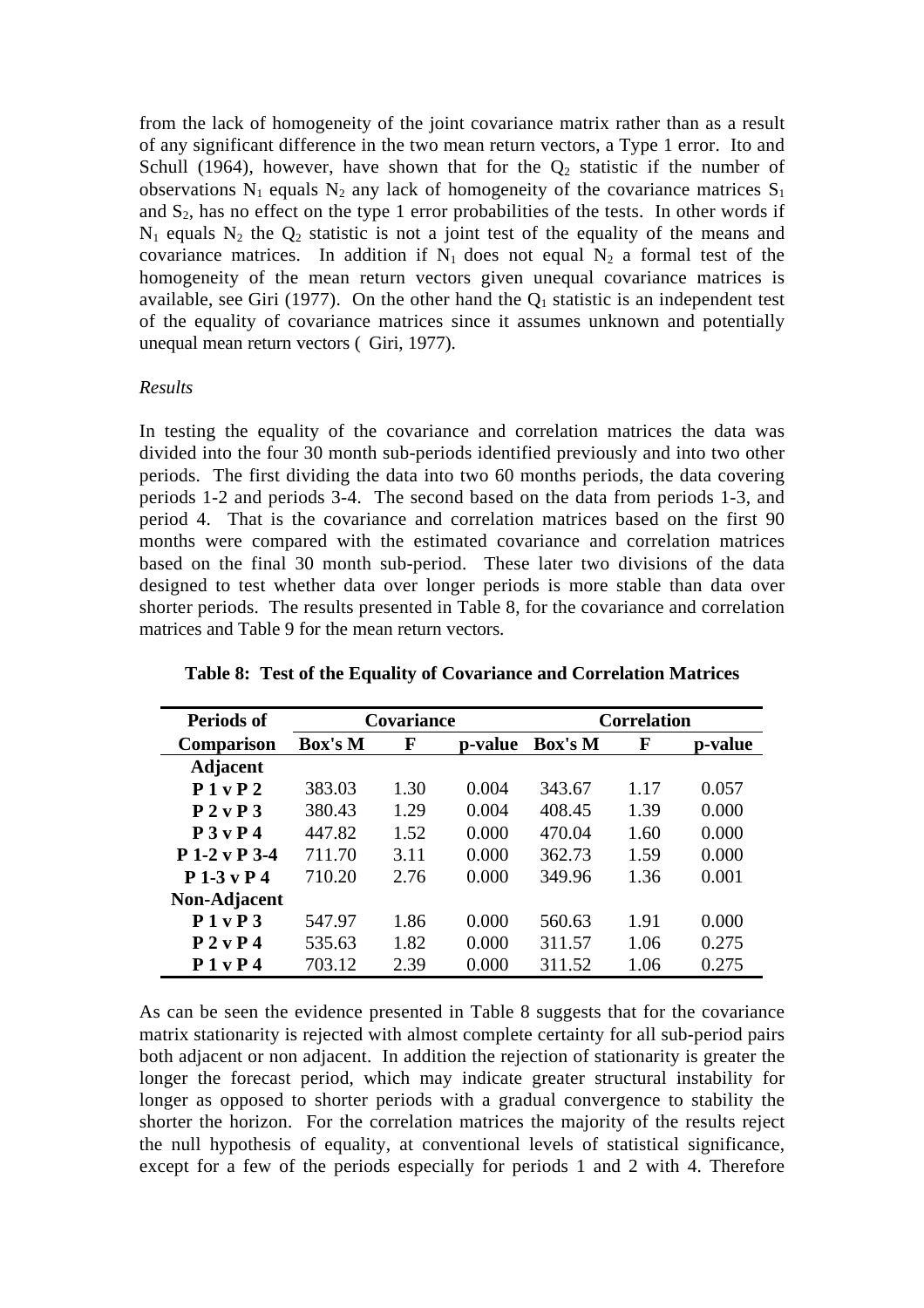unlike the results presented by Eichholtz (1996), for securitised property, direct real estate data exhibits instability in both covariance and correlation matrices. However, in comparison with the results for the covariance matrices the rejection of instability for the correlation matrices does not increases the longer the estimation period.

Table 9 presents the empirical results of tests of the inter-temporal stationarity of the vector of mean returns of the 19 sector/regional returns. As is apparent, the null hypothesis was rejected with almost complete certainty for any of the sub-period pairs. Two points are worthy of note. First the results for non adjacent periods are generally worse than for adjacent periods. Second the rejection is weaker for comparisons over longer periods, as in the case of the results for periods 1 and 2 against periods 3 and 4 and for periods 1-3 against period 4. Indeed it would be reasonable to expect the null hypothesis of stationarity between the means should not be rejected the longer the forecast period, since a general convergence in market returns is to be anticipated over time.

| <b>Periods of</b> | <b>Test of Means</b> |          |  |  |  |  |
|-------------------|----------------------|----------|--|--|--|--|
| Comparison        | $\mathsf{U}_2$       | p-value  |  |  |  |  |
| <b>Adjacent</b>   |                      |          |  |  |  |  |
| P1 v P2           | 10.70                | 0.000000 |  |  |  |  |
| P2vP3             | 4.79                 | 0.000015 |  |  |  |  |
| P 3 v P 4         | 5.02                 | 0.000001 |  |  |  |  |
| P 1-2 v P 3-4     | 3.36                 | 0.000618 |  |  |  |  |
| $P1-3vP4$         | 2.26                 | 0.014980 |  |  |  |  |
| Non-Adjacent      |                      |          |  |  |  |  |
| P1vP3             | 9.90                 | 0.000000 |  |  |  |  |
| P 2 v P 4         | 14.97                | 0.000000 |  |  |  |  |
| P1vP4             | 12.30                | 0.000000 |  |  |  |  |

**Table 9 Tests of the Equality of Means**

In summary it as been found that stability could be rejected for the mean returns vector, the covariance matrices and the correlation matrices at the conventional statistical levels regardless of time period considered, except in a few cases. Furthermore, adjacent periods were no less significant than non-adjacent periods, suggesting that correlation and covariance matrices do not change gradually over time but are subject to abrupt shifts in return patterns as suggested by Eichholtz (1996). In addition the rejection of stationarity for the correlation matrices does not increase with longer forecasting periods as observed for the covariance matrices. This suggests that since the correlation coefficients measure the integration between markets there is some stability between the sectors and regions over time and that it is the shifts in the variance of returns that are leading to non stationarity in the data. Finally in comparison with the tests on the covariance and correlation matrices the rejection of the equality between the means are considerably higher. This echo's the well known dictum of Sharpe (1970) that historical returns may tell us something about covariances, less about risk (standard deviation) and almost nothing about expected return. That is the means are subject to the greatest change over time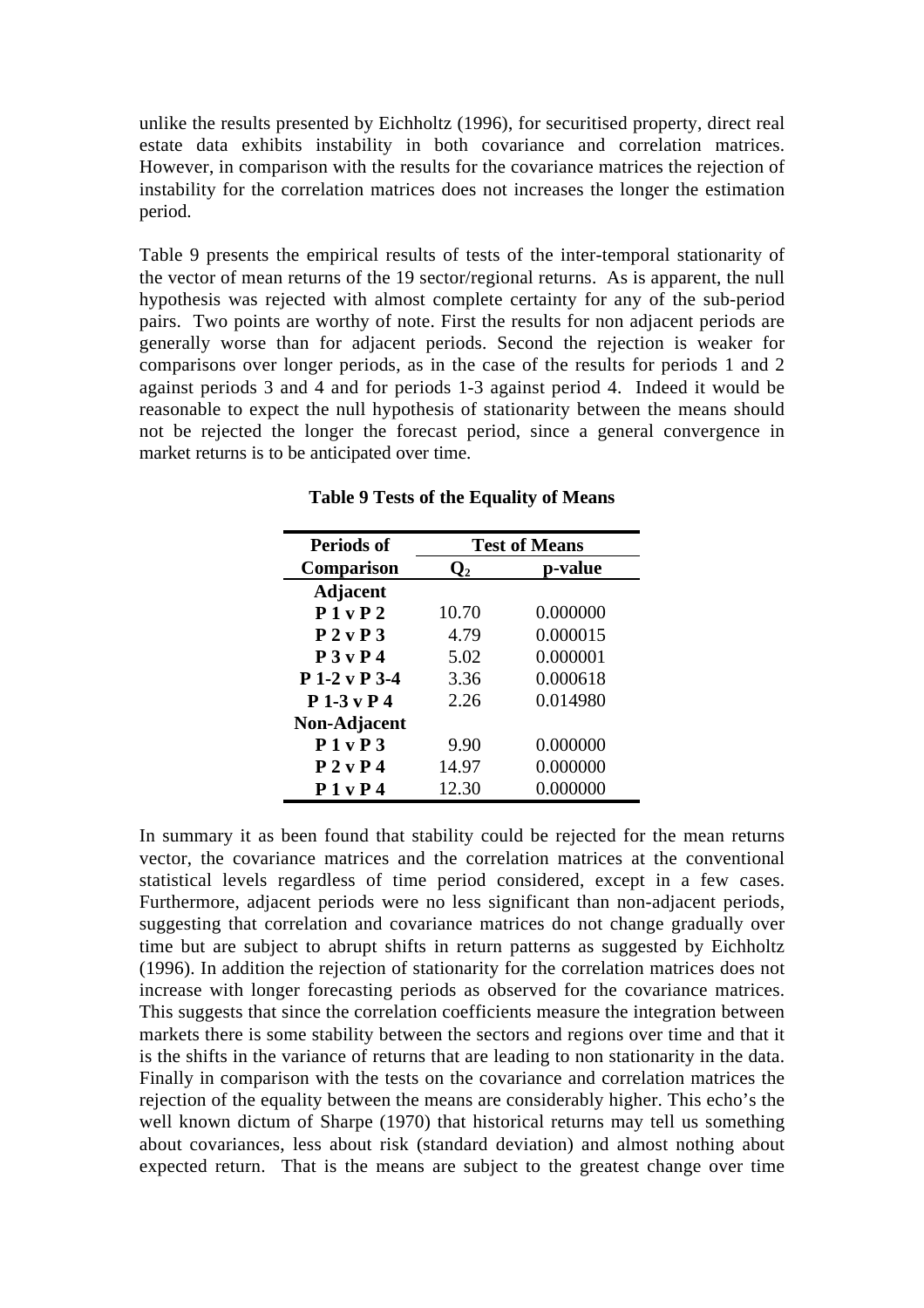followed by the covariance matrix , with the least variability in the correlations, as in this case.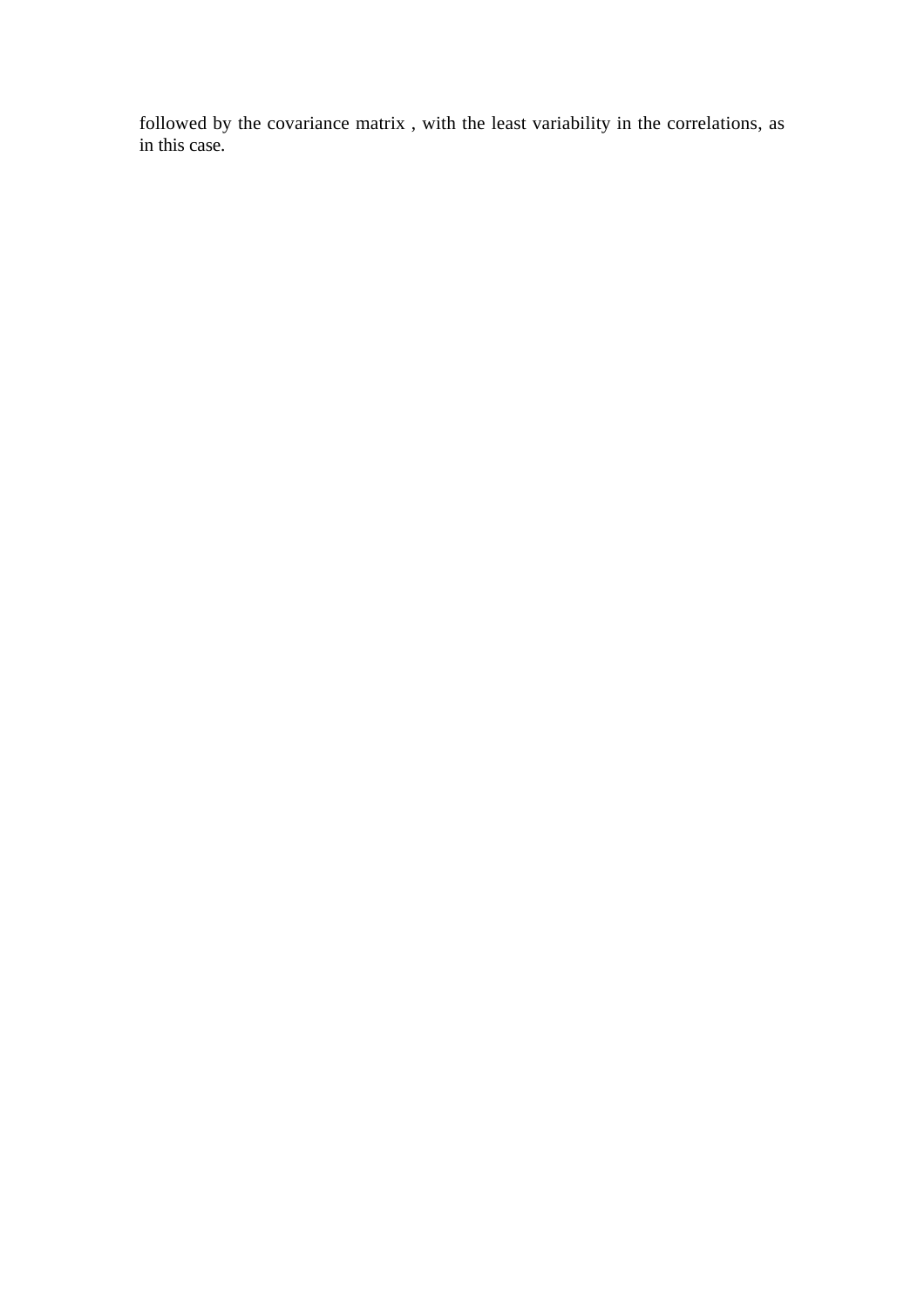### **Implications**

MPT has often been used to identify the sector and regional diversification benefits within a real estate portfolios through the generation of efficient frontiers. In particular MPT holds out the promise to fund managers of achieving the same level of returns over time with a portfolio of lower risk, as measured by the standard deviation of returns, in comparison with a fund which concentrates on returns alone. This promise can only be realised if the excepted risks and returns of the sector/regions can be successfully identified. The results above, however, show that the assumption that the mean returns vector, the variance-covariance matrix and the correlation structure between sectors and regions are constant over time can not be justified. Indeed the MPT inputs are subject to sudden and abrupt changes. Reliance on past values therefore is likely to produce sub-optimal results when used as the inputs in *ex ante* models.

In addition the work above identifies the variance-covariance matrix as the prime source of inter-temporal instability in portfolio risk. This suggests that models designed to forecast of the variance-covariance structure between assets need to be evaluated. However, previous attempts to forecast the correlation matrix and the covariance matrix in the equity market have met with little success. For example, Kaplanis (1988) in a study of international equity returns found the correlation matrix to be stable and examined four alternative ways of forecasting the *ex ante* correlations to take account of any structural shift in the matrix. The methods employed including: a simple historical model, a naïve overall-mean model, a Bayesian model which adjusts the correlations for prior beliefs about the true parameters, and one based on regressing the correlations in one period on the correlations in a previous period. The method that proved best on the basis of the Mean Square Error (MSE) and Mean Absolute Percentage Error (MAPE) metrics was the Bayesian model with the simple historic model being second best. In forecasting the covariances Kaplanis, who had found the covariance matrix to be unstable in different periods, attempted to reduce the sample noise within the matrices rather than estimate any structural changes. Testing the simple historical model against the overall-mean model, the regression based approach and the Single Index Model (SIM), with and without Bayesian adjustment, along with a Bayesian model based on two different priors. Again on the basis of MSE and MAPE Kaplanis found that the naive overall-mean model consistently outperformed the simple historical model implying that the differences in covariance matrices between periods is due to noise in the sample data. As a consequence the best method of forecasting future covariance matrices was the Bayesian models which were specifically designed to account for such noise, although none were particularly successful. A result supported by the findings of Wahab and Lashgari, (1993) again for international equities who compared the performance of the historical covariance matrix and the overall-mean covariance matrix against one based on perfect foresight in estimating the inputs for a meanvariance analysis. Of the two methods considered the overall-mean always came closest to replicating the actual values in the future than the one based on historical data. Both studies confirming the results of Eun and Resnick (1984) and Elton and Gruber (1987) in the US equity market. While Eun and Resnick (1992) found that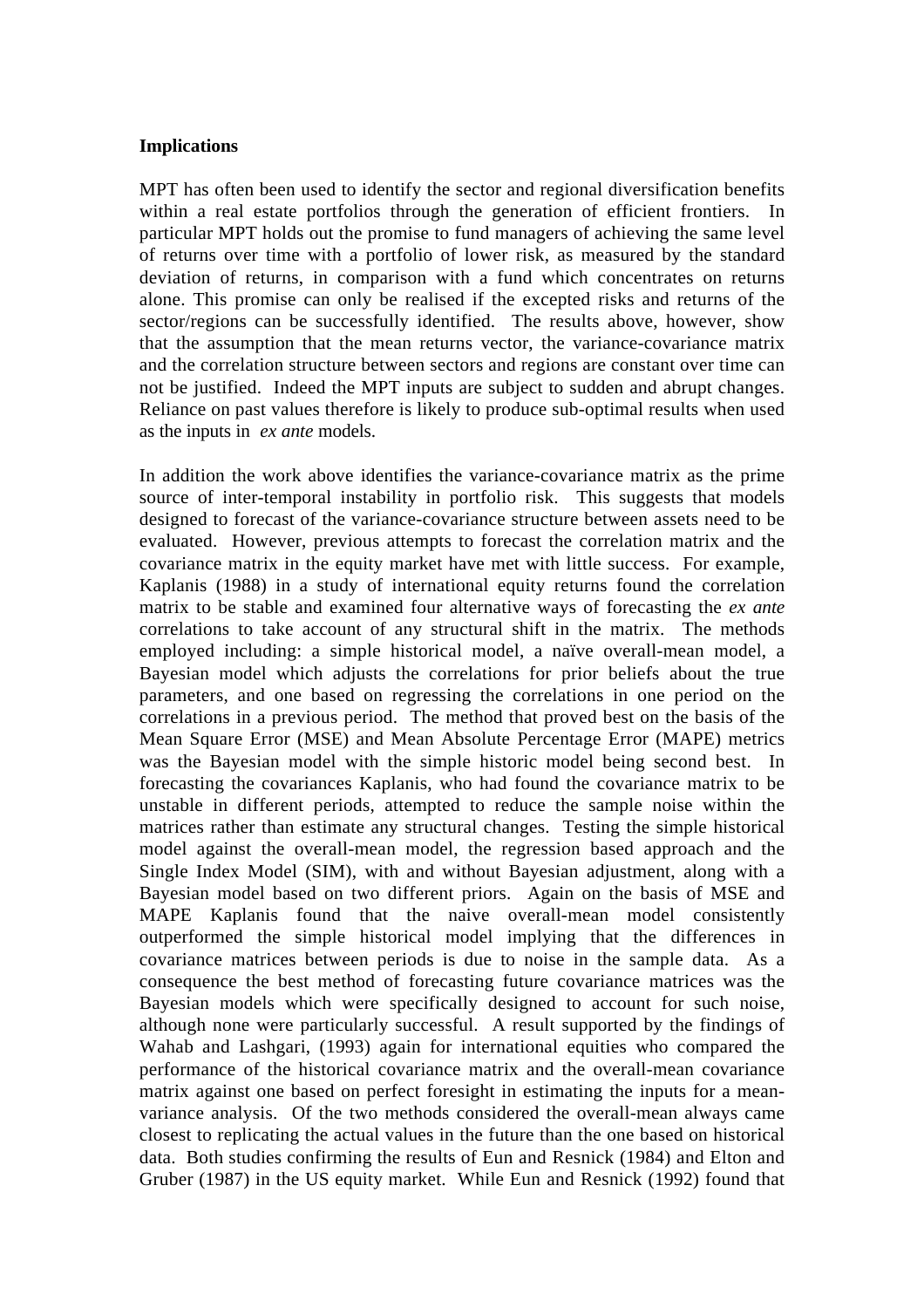multi-index models adjusted for firm size significantly outperformed the overallmean model and the simple historical method. Again emphasising the need to account for sample noise in the series. However, the multi-index models failed to outperform the SIM, which suggests that while the multi-index models are useful in explaining the correlation structure they are not particularly useful for predicting future dependence between share prices.

The lack success in using different forecasting methods and the instability in the mean returns vector and the variance-covariance matrices indicates a different approach to modelling *ex-ante* portfolio inputs is required. In particular statistical models which explicitly incorporate the time varying nature of the variancecovariance matrix need to be evaluated. Such models exist including ARCH and GARCH models of various kinds (Bollersev, Engle and Wooldrige, 1988) and should prove an interesting area for future research.

# **Conclusions**

This paper examines one of the central issues in the formulation of a sector/regional real estate portfolio strategy i.e. whether the means, standard deviations and correlations between the returns are sufficiently stable over time to justify using *expost* measures as proxies of the *ex-ante* portfolio inputs required for MPT. To investigate these issues this study conducts a number of tests of the inter-temporal stability of the total returns of the 19 sector/regions in the UK of the IPDMI. The results of the analysis reveal that the theoretical gains in sector and or regional diversification, found in previous work, could not have been readily achieved in practice without almost perfect foresight on the part of an investor as means, standard deviations and correlations, varied markedly from period to period. A finding supporting the results in the equity market and securitised real estate market. Thus at both a practical and theoretical level the emphasis now needs to focus on identifying the returns generating process within the various sectors and regions that are driving the markets in order to identify the appropriate portfolio input values.

Finally a number of other points are worth recording. First the results may be dependent on the specific time period the analysis of this paper. Second the analysis has been conducted at the aggregate sector/regional level, whereas fund managers usually invest in individual properties; a property-level analysis might have yielded very different conclusions. Next we have used administratively defined regions whereas a number of studies both in the USA and UK suggest that economical defined urban areas may be preferred. Classification by economic function may provide more meaningful diversification strategies to the portfolio manager than broadly defined regions and better portfolio diversification benefits, see Lee and Byrne (1998). Such areas, however, may be no more stable inter-temporally than administratively defined regions. Hence their use in MPT optimisers will be just as difficult.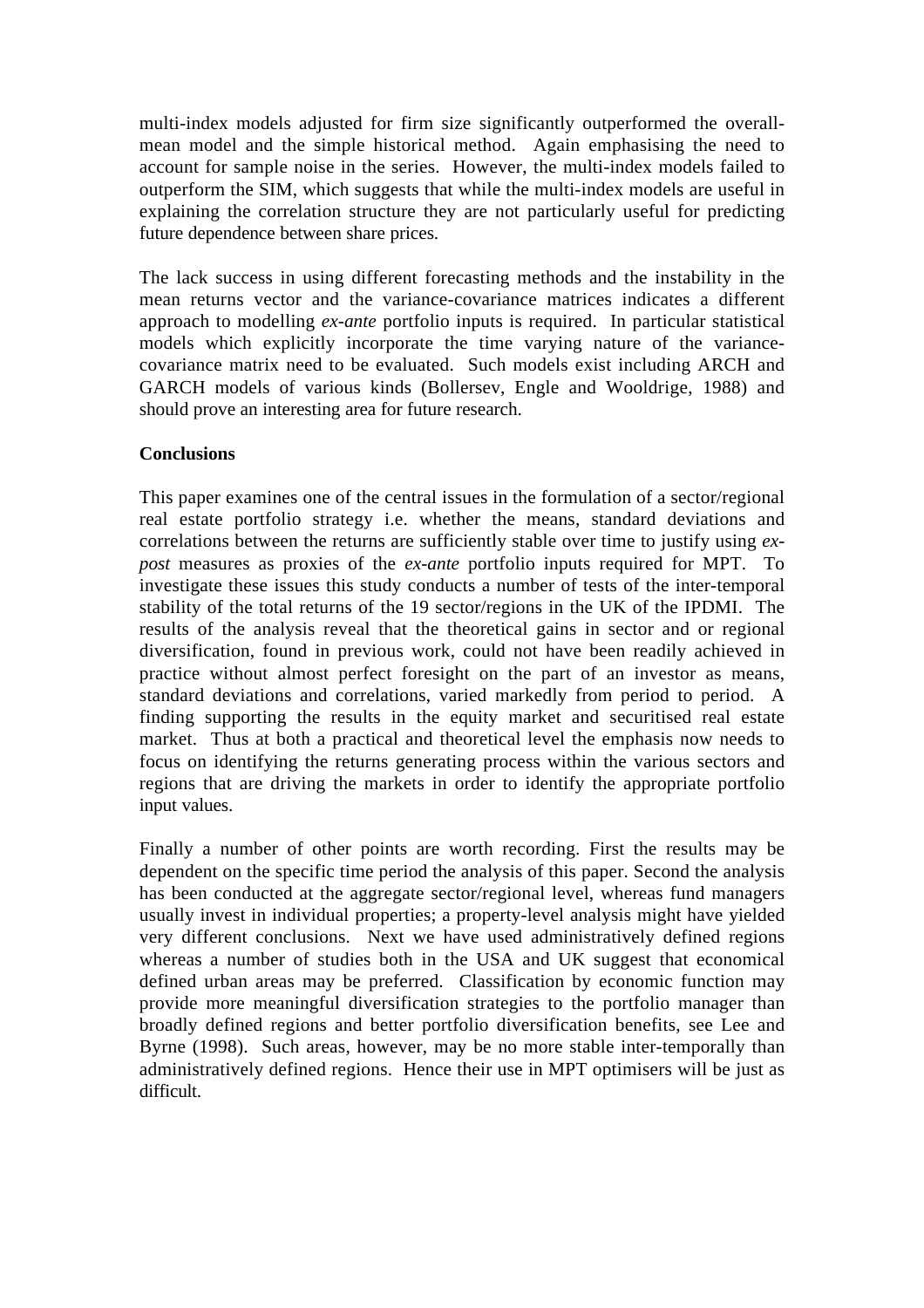# **References**

Bollersev, T., Engle, R.F. and Wooldrige, J.M. (1988) A Capital Asset Pricing Model with Time-Varying Covariances, *Journal of Political Economy*, **96**, 116-131.

Box, G. (1949) A General Distribution Theory for a Class of Likelihood Criteria, *Biometrika*, Dec., 317-346.

Cheung, Y.L. and Ho, Y.K. (1991) The Inter-temporal Stability of the Relationships between the Asian Emerging Equity Markets and the Developed Markets, *Journal Business Finance and Accounting,* **18**, 235-54.

Eichholtz, P.M.A. (1996) The Stability of Covariances of International Property Share Returns, *The Journal of Real Estate Research*, **11**, 2, 149-158.

Eichholtz, P.M.A., Hoesli, M., MacGregor, B.D. and Nanthakumaran, N. (1995) Real Estate Diversification by Property-type and Region. *Journal of Property Finance*, **6**, 3, 39-62.

Elton, E.J. and Gruber M. (1987) *Modern Portfolio Theory and Investment Analysis*, 3rd edition, Wiley, New York.

Eun, C.S. and Resnick, B.G. (1988) Estimating the Correlation Structure of International Share Prices, *Journal of Finance*, **39**, 1311-1124.

Eun, C.S. and Resnick, B.G. (1992) Forecasting the Correlation Structure of Share Prices: A Test of New Models, *Journal of Banking and Finance*, **16**, 643-656.

Gibbons, M.R. (1981) Empirical Examination of the Return generating Process of the Arbitrage Pricing Theory, Working Paper (Stanford University, Stanford, CA).

Giri, N.C. (1977) *Multivariate Statistical Inference*, Academic Press, New York.

*Investment Property Databank Monthly Index* (1997) January Investment Property Databank Ltd (IPD).

Ito, K. and Schull, W.J. (1964) On the Robustness of the  $T_0^2$  Test in Multivariate Analysis of Variance-Covariance Matrices are not Equal, *Biometrika*, **51**, 71-82.

Jennrich, R.L. (1970) An Asymptotic Chi-square Test for the Equality of Two Correlation Matrices, *Journal of the American Statistical Association,* **65***,* 904-12.

Kaplanis, E.C. (1988) Stability and Forecasting of the Co-movement Measures of International Stock Market Returns, *Journal of International Money and Finance,* **7***,* 63-75.